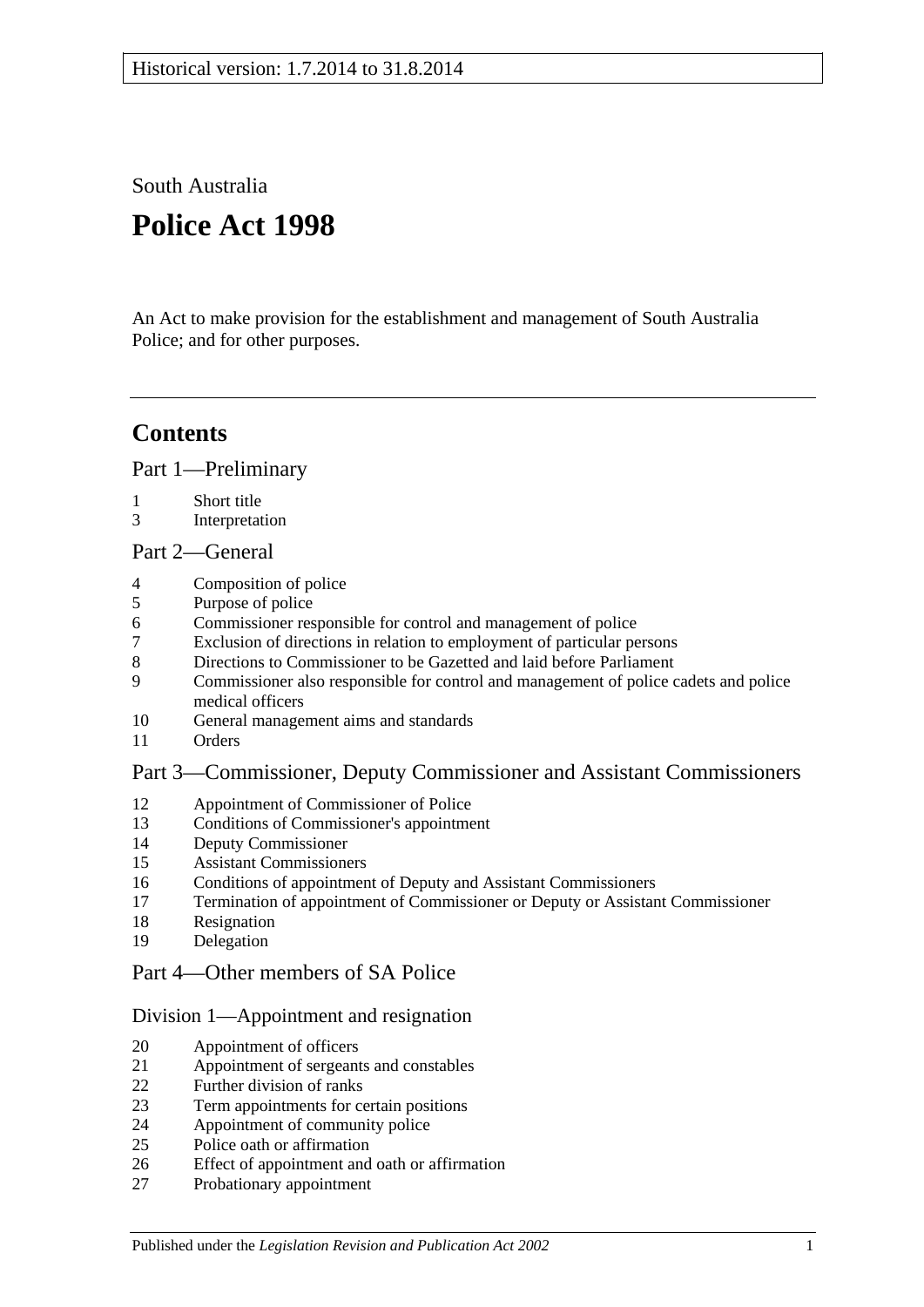- [Performance standards for officers](#page-11-0)
- Resignation [and relinquishment of official duties](#page-11-1)

#### [Division 2—Special provisions relating to community police](#page-11-2)

- [Powers, responsibilities and immunities of community police](#page-11-3)
- [Suspension or termination of appointment of community police](#page-11-4)
- [Conditions of appointment of community police](#page-12-0)

### [Part 5—Police cadets and police medical officers](#page-12-1)

- [Police cadets](#page-12-2)
- [Suspension or termination of appointment of police cadets](#page-12-3)
- [Resignation and relinquishment of official duties](#page-12-4)
- [Police medical officers](#page-12-5)

### Part [6—Misconduct and discipline of police and police cadets](#page-12-6)

- [Code of conduct](#page-12-7)
- [Report and investigation of breach of Code](#page-13-0)
- [Charge for breach of Code](#page-13-1)
- [Orders for punishment following offence or charge of breach of Code](#page-13-2)
- [Suspension where charge of offence or breach of Code](#page-14-0)
- [Minor misconduct](#page-15-0)
- [Right to apply for review of informal inquiry etc](#page-16-0)
- [Monitoring of informal inquiries etc](#page-17-0)

### [Part 7—Termination and transfer of police](#page-17-1)

- [Physical or mental disability or illness](#page-17-2)
- [Unsatisfactory performance](#page-17-3)
- [Power to transfer](#page-18-0)

#### [Part 8—Review of certain termination, transfer and promotion decisions](#page-18-1)

#### [Division 1—Termination reviews](#page-18-2)

- [Right of review](#page-18-3)
- [Determination of application](#page-19-0)
- [Reasons for decision](#page-19-1)
- [Appeal from decision of Tribunal](#page-19-2)

#### [Division 2—Transfer reviews](#page-19-3)

[Review of certain transfers](#page-19-4)

#### [Division 3—Promotion reviews](#page-20-0)

- [Interpretation and application](#page-20-1)
- [Processes for appointment or nomination for prescribed promotional positions](#page-20-2)
- [Right of review](#page-20-3)
- [Grounds for application for review](#page-20-4)
- [Determination of application](#page-21-0)
- [Determination of question of eligibility for appointment](#page-21-1)
- [Part 9—Special constables](#page-21-2)
- [Appointment of special constables](#page-21-3)
- [Oath or affirmation by special constables](#page-21-4)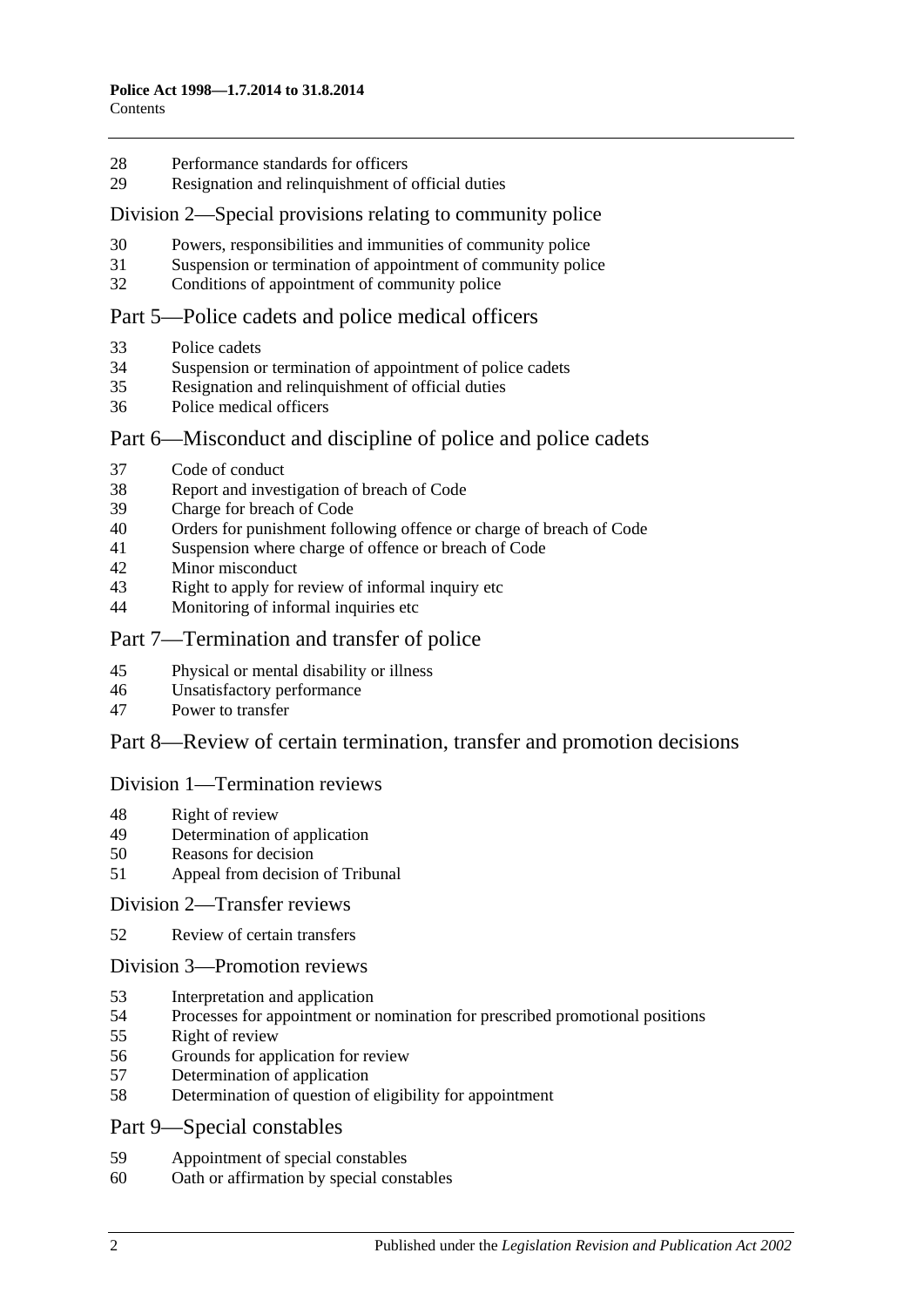- 61 [Duties and powers of special constables](#page-21-5)
- 62 [Suspension or termination of appointment of special constables](#page-22-0)
- 63 [Allowances and equipment for special constables](#page-22-1)

#### [Part 10—Miscellaneous](#page-22-2)

- 64 [Appointment and promotion procedures](#page-22-3)
- 65 [Protection from liability for members of SA](#page-22-4) Police
- 66 [Members subject to duty in or outside State](#page-23-0)
- 67 [Divestment or suspension of powers](#page-23-1)
- 68 [Duty to deliver up equipment etc](#page-23-2)
- 69 [False statements in applications for appointment](#page-24-0)
- 70 [Suspension or revocation of suspension under Act or regulations](#page-24-1)
- 71 [Evidence of appointment](#page-24-2)
- 72 [Execution of process](#page-25-0)
- 73 [Allowances](#page-25-1)
- 74 [Impersonating police and unlawful possession of police property](#page-25-2)
- 74A [Special provisions relating to criminal intelligence](#page-26-0)
- 75 [Annual reports by Commissioner](#page-27-0)
- 76 [Regulations](#page-27-1)

# [Schedule 1—Police Review Tribunal](#page-27-2)

- 1 [Constitution of Tribunal](#page-27-3)<br>2 Secretary to Tribunal
- [Secretary to Tribunal](#page-28-0)
- 3 [Proceedings before Tribunal](#page-28-1)
- 4 [Powers of Tribunal](#page-28-2)
- 5 [Practice and procedure](#page-29-0)

# [Schedule 2—Transitional provisions](#page-29-1)

2 [Transitional provisions](#page-29-2)

[Legislative history](#page-31-0)

#### <span id="page-2-0"></span>**The Parliament of South Australia enacts as follows:**

# **Part 1—Preliminary**

#### <span id="page-2-1"></span>**1—Short title**

This Act may be cited as the *Police Act 1998*.

# <span id="page-2-2"></span>**3—Interpretation**

In this Act—

*Assistant Commissioner* means an Assistant Commissioner of Police appointed under Part 3:

*Code* means the Code of Conduct established by regulation under [Part 6;](#page-12-6)

*Commissioner* means the Commissioner of Police appointed under [Part 3;](#page-5-1)

*community constable* means a person appointed under [Part 4](#page-9-0) to be a community constable, and *community police* means community constables as a group;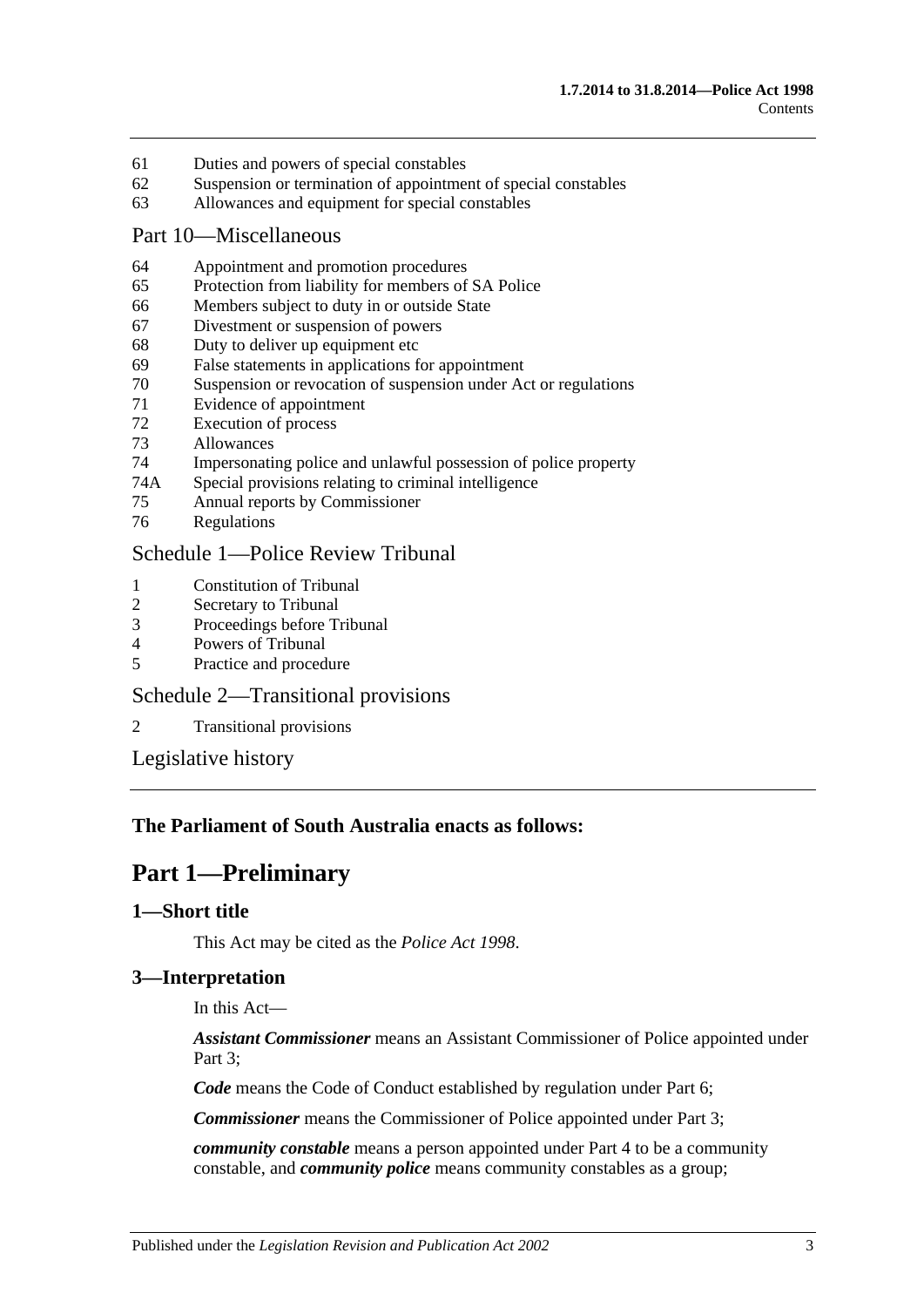*Deputy Commissioner* means the Deputy Commissioner of Police appointed under Part 3:

*member of SA Police* means the Commissioner, the Deputy Commissioner or an Assistant Commissioner or any person appointed under [Part 4,](#page-9-0) but does not include a police cadet, police medical officer or special constable;

*merit*, in relation to selection processes for filling positions, means—

- (a) the extent to which each of the applicants has a record of good conduct and integrity; and
- (b) the extent to which each of the applicants has abilities, aptitude, skills, qualifications, knowledge, experience (including community experience), potential for development and personal qualities relevant to the carrying out of the duties in question; and
- (c) the manner in which each of the applicants carried out any previous employment or occupational duties or functions;

*minor misconduct* means conduct of a kind agreed or determined to constitute minor misconduct and set out in a notice tabled before both Houses of Parliament under section 3 of the *[Police \(Complaints and Disciplinary Proceedings\) Act](http://www.legislation.sa.gov.au/index.aspx?action=legref&type=act&legtitle=Police%20(Complaints%20and%20Disciplinary%20Proceedings)%20Act%201985) 1985*;

*officer* means a member of SA Police of or above the rank of inspector;

*police cadet* means a person appointed under [Part 5](#page-12-1) to be a police cadet;

*Police Disciplinary Tribunal* means the Police Disciplinary Tribunal established under the *[Police \(Complaints and Disciplinary Proceedings\) Act](http://www.legislation.sa.gov.au/index.aspx?action=legref&type=act&legtitle=Police%20(Complaints%20and%20Disciplinary%20Proceedings)%20Act%201985) 1985*;

*Police Ombudsman* means the Police Ombudsman established under the *[Police](http://www.legislation.sa.gov.au/index.aspx?action=legref&type=act&legtitle=Police%20(Complaints%20and%20Disciplinary%20Proceedings)%20Act%201985)  [\(Complaints and Disciplinary Proceedings\) Act](http://www.legislation.sa.gov.au/index.aspx?action=legref&type=act&legtitle=Police%20(Complaints%20and%20Disciplinary%20Proceedings)%20Act%201985) 1985*;

*Police Review Tribunal* means the Police Review Tribunal established under [Schedule](#page-27-2) 1;

*South Australia Police* or *SA Police* see [section](#page-3-1) 4;

*selection processes* means processes by which applications are sought and applicants selected for the purpose of filling a position;

*special constable* means a person appointed under [Part 9](#page-21-2) to be a special constable.

# <span id="page-3-0"></span>**Part 2—General**

# <span id="page-3-1"></span>**4—Composition of police**

*South Australia Police* (in this Act referred to as *SA Police*) consists of—

- (a) the Commissioner of Police; and
- (b) the Deputy Commissioner of Police; and
- (c) the Assistant Commissioners of Police; and
- (d) the other officers and members (including community constables) appointed under [Part 4.](#page-9-0)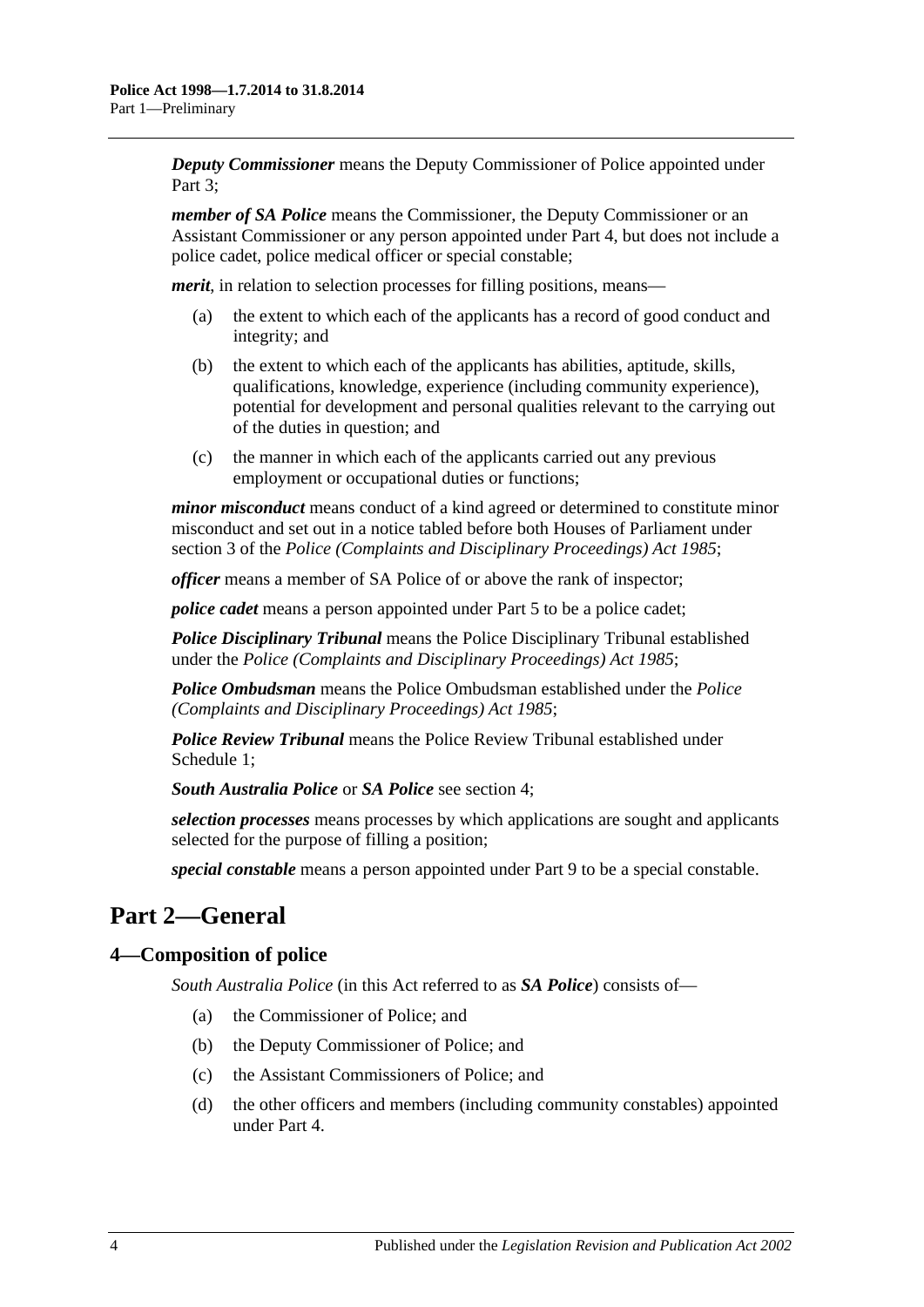### <span id="page-4-0"></span>**5—Purpose of police**

The purpose of SA Police is to reassure and protect the community in relation to crime and disorder by the provision of services to—

- (a) uphold the law; and
- (b) preserve the peace; and
- (c) prevent crime; and
- (d) assist the public in emergency situations; and
- (e) co-ordinate and manage responses to emergencies; and
- (f) regulate road use and prevent vehicle collisions.

#### <span id="page-4-1"></span>**6—Commissioner responsible for control and management of police**

Subject to this Act and any written directions of the Minister, the Commissioner is responsible for the control and management of SA Police.

#### <span id="page-4-2"></span>**7—Exclusion of directions in relation to employment of particular persons**

No Ministerial direction may be given to the Commissioner in relation to the appointment, transfer, remuneration, discipline or termination of a particular person.

### <span id="page-4-3"></span>**8—Directions to Commissioner to be Gazetted and laid before Parliament**

The Minister must cause a copy of any direction given to the Commissioner to be—

- (a) published in the Gazette within eight days of the date of the direction; and
- (b) laid before each House of Parliament within six sitting days of the date of the direction if Parliament is then in session, or, if not, within six sitting days after the commencement of the next session of Parliament.

### <span id="page-4-4"></span>**9—Commissioner also responsible for control and management of police cadets and police medical officers**

The Commissioner is also responsible for the control and management of the police cadets and police medical officers.

#### <span id="page-4-5"></span>**10—General management aims and standards**

- (1) The Commissioner must ensure that management practices are followed with respect to SA Police and the police cadets and police medical officers that are directed towards—
	- (a) effective, responsive and efficient delivery of services; and
	- (b) maintenance of structures, systems and processes that are not excessively formal and can adapt quickly to changing demands; and
	- (c) development, encouragement and full utilisation of the abilities of all personnel through ongoing training and education and appropriate remuneration; and
	- (d) effective, prudent and fully accountable management of resources; and
	- (e) continuous improvement in the delivery of services.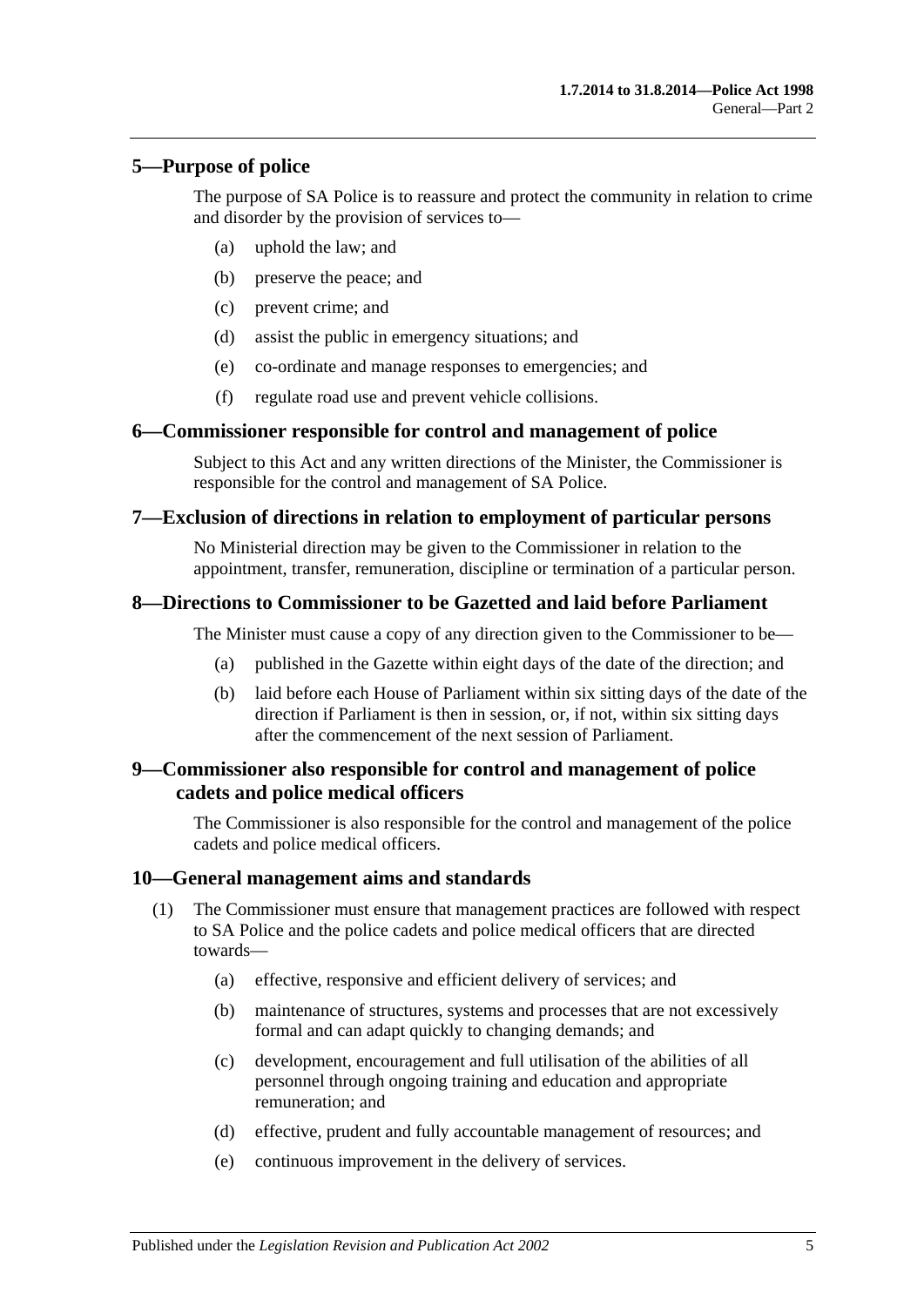- (2) With respect to personnel management, the Commissioner must ensure that practices are followed under which—
	- (a) selection processes for filling positions are based on a proper assessment of merit; and
	- (b) employees are treated fairly and consistently and are not subjected to arbitrary or capricious administrative decisions; and
	- (c) there is no unlawful discrimination against employees or persons seeking to become employees; and
	- (d) the diversity of personnel is used to advantage; and
	- (e) equal opportunities for promotion and advancement are afforded to all employees; and
	- (f) employees are afforded reasonable avenues of redress against improper or unreasonable administrative decisions; and
	- (g) working conditions are kept safe and healthy; and
	- (h) there is no nepotism or patronage.

# <span id="page-5-0"></span>**11—Orders**

- (1) The Commissioner may make or give general or special orders, not inconsistent with this Act, for the control and management of SA Police and the police cadets and police medical officers.
- (2) The orders may make provision concerning—
	- (a) the various duties to be performed; and
	- (b) the manner in which and the time and place at which the various duties are to be performed and any other matters relating to their performance; and
	- (c) the requirements or qualifications for appointment or promotion; and
	- (d) other matters that the Commissioner considers relevant to the control and management of SA Police and the police cadets and police medical officers.
- (3) The general or special orders of the Commissioner—
	- (a) may be varied or revoked by the Commissioner; and
	- (b) will not be taken to be a form of subordinate legislation to which the *[Subordinate Legislation Act](http://www.legislation.sa.gov.au/index.aspx?action=legref&type=act&legtitle=Subordinate%20Legislation%20Act%201978) 1978* applies.
- (4) The power of the Commissioner to give binding orders or directions is not restricted by the provision for the making of general or special orders or the contents of any general or special orders.

# <span id="page-5-1"></span>**Part 3—Commissioner, Deputy Commissioner and Assistant Commissioners**

#### <span id="page-5-2"></span>**12—Appointment of Commissioner of Police**

The Governor may appoint a person to be the Commissioner of Police.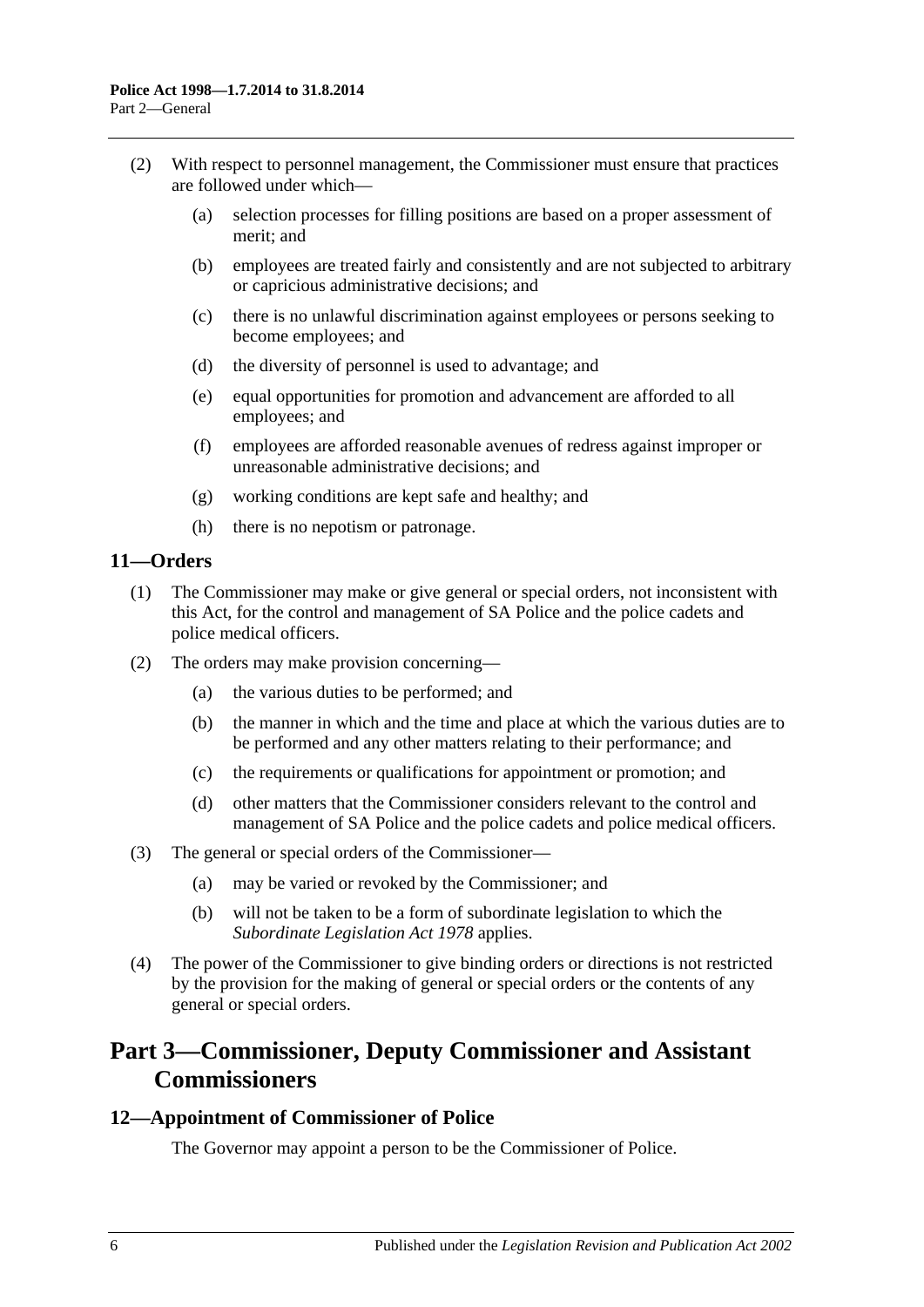### <span id="page-6-0"></span>**13—Conditions of Commissioner's appointment**

- (1) The conditions of appointment of the Commissioner are to be subject to a contract between the Commissioner and the Premier.
- (2) The contract must specify—
	- (a) that the Commissioner is appointed for a term not exceeding five years specified in the contract and is eligible for reappointment; and
	- (b) that the Commissioner is to meet performance standards as set from time to time by the Minister (which must be consistent with the aims and requirements of this Act); and
	- (c) that the Commissioner is entitled to remuneration and other benefits specified in the contract; and
	- (d) the sums representing the values of the benefits (other than remuneration); and
	- (e) the total remuneration package value under the contract.
- (3) The decision whether to reappoint at the end of a term of appointment must be made and notified to the Commissioner not less than three months before the end of the term.
- (4) The remuneration and other monetary benefits under the contract are a charge on the Consolidated Account of the State which is appropriated to the necessary extent.
- (5) The Minister must, on setting or varying the performance standards to be met by the Commissioner, cause a statement of the standards or variation to be laid before each House of Parliament within six sitting days if Parliament is then in session or, if not, within six sitting days after the commencement of the next session of Parliament.
- (6) The Minister must, on notifying a person of a decision not to reappoint the person as the Commissioner at the end of a term of appointment, cause a statement of the reasons for that decision to be laid before each House of Parliament within six sitting days if Parliament is then in session or, if not, within six sitting days after the commencement of the next session of Parliament.

# <span id="page-6-1"></span>**14—Deputy Commissioner**

- (1) The Governor may appoint a Deputy Commissioner of Police.
- (2) The Deputy Commissioner must exercise and perform such of the powers, authorities, duties and functions of the Commissioner as the Commissioner may direct (either generally or in a special case).
- (3) When the Commissioner is absent from duty because of illness or for any other reason, or during a vacancy in the position of the Commissioner, the Deputy Commissioner may exercise and perform all the powers, authorities, duties, and functions conferred or imposed on the Commissioner by or under this or another Act or any law.

#### <span id="page-6-2"></span>**15—Assistant Commissioners**

(1) The Commissioner may appoint as many Assistant Commissioners of Police as the Commissioner thinks necessary.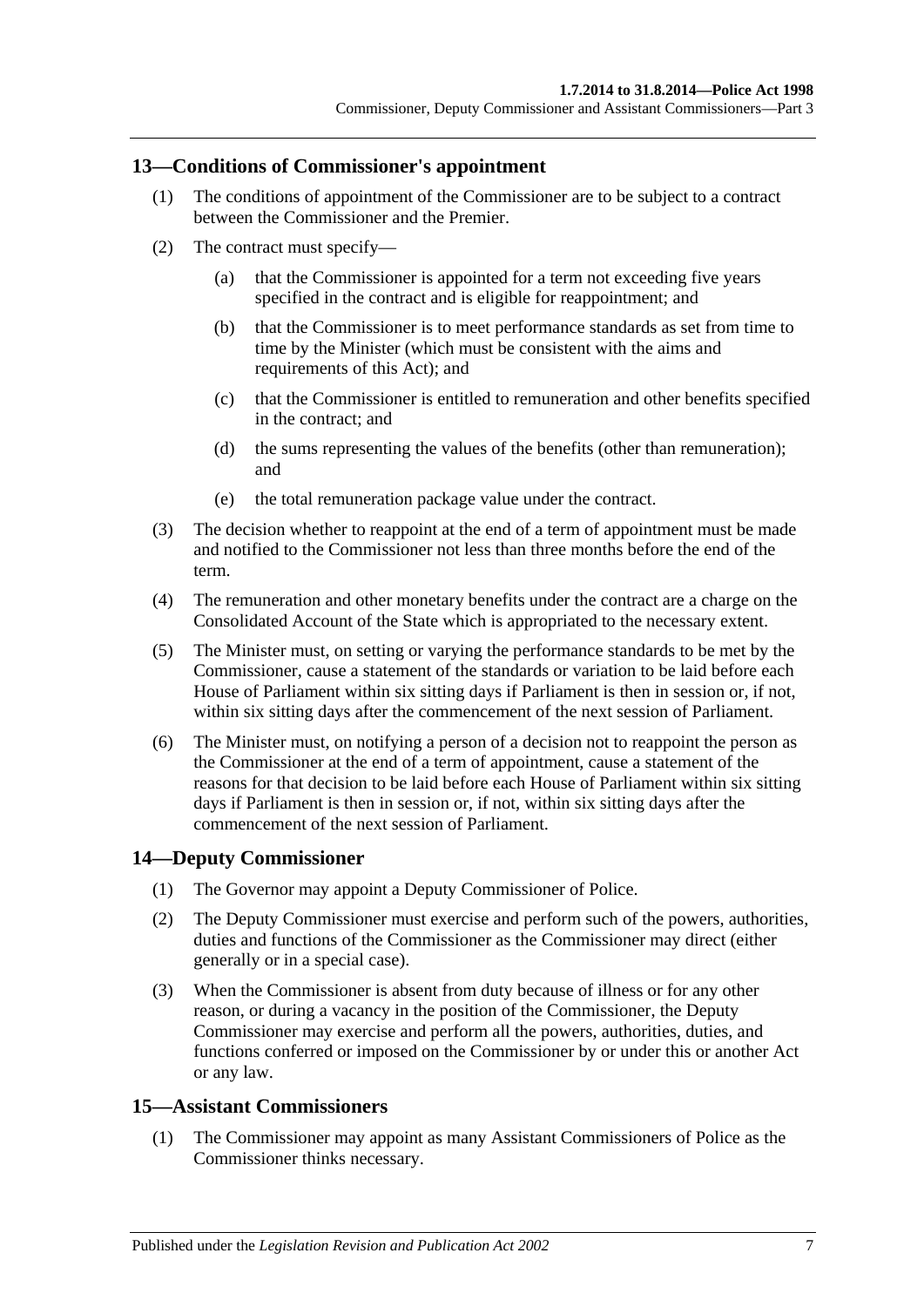Part 3—Commissioner, Deputy Commissioner and Assistant Commissioners

- (2) When the Deputy Commissioner is absent from duty because of illness or for any other reason, or during a vacancy in the position of the Deputy Commissioner—
	- (a) the Assistant Commissioner nominated in writing by the Commissioner; or
	- (b) if that Assistant Commissioner is absent from duty for any reason, the Assistant Commissioner who is the most senior Assistant Commissioner on duty at the time,

may exercise and perform all the powers, authorities, duties and functions conferred or imposed on the Deputy Commissioner.

### <span id="page-7-0"></span>**16—Conditions of appointment of Deputy and Assistant Commissioners**

- (1) The conditions of appointment of the Deputy Commissioner or an Assistant Commissioner are to be subject to a contract between the Deputy or Assistant Commissioner and the Commissioner.
- (2) The contract must specify—
	- (a) that the Deputy or Assistant Commissioner is appointed for a term not exceeding five years specified in the contract and is eligible for reappointment; and
	- (b) that the Deputy or Assistant Commissioner is to meet performance standards as set from time to time by the Commissioner and published in the Gazette; and
	- (c) that the Deputy or Assistant Commissioner is entitled to remuneration and other benefits specified in the contract; and
	- (d) the sums representing the values of the benefits (other than remuneration); and
	- (e) the total remuneration package value under the contract.
- (3) The decision whether to reappoint at the end of a term of appointment must be made and notified to the Deputy or Assistant Commissioner not less than three months before the end of the term.
- (4) If, immediately before a person was first appointed as an Assistant Commissioner, he or she held an appointment under this Act or the Act repealed by this Act (the person's *former appointment*), the person is, on not being reappointed at the end of a term of appointment, entitled to an appointment at the same rank as the person's former appointment.

# <span id="page-7-1"></span>**17—Termination of appointment of Commissioner or Deputy or Assistant Commissioner**

- (1) The appointment of the Commissioner or Deputy Commissioner may be terminated by the Governor and the appointment of an Assistant Commissioner may be terminated by the Commissioner on the ground that the Commissioner or Deputy or Assistant Commissioner—
	- (a) has been guilty of misconduct; or
	- (b) has been convicted of an offence punishable by imprisonment; or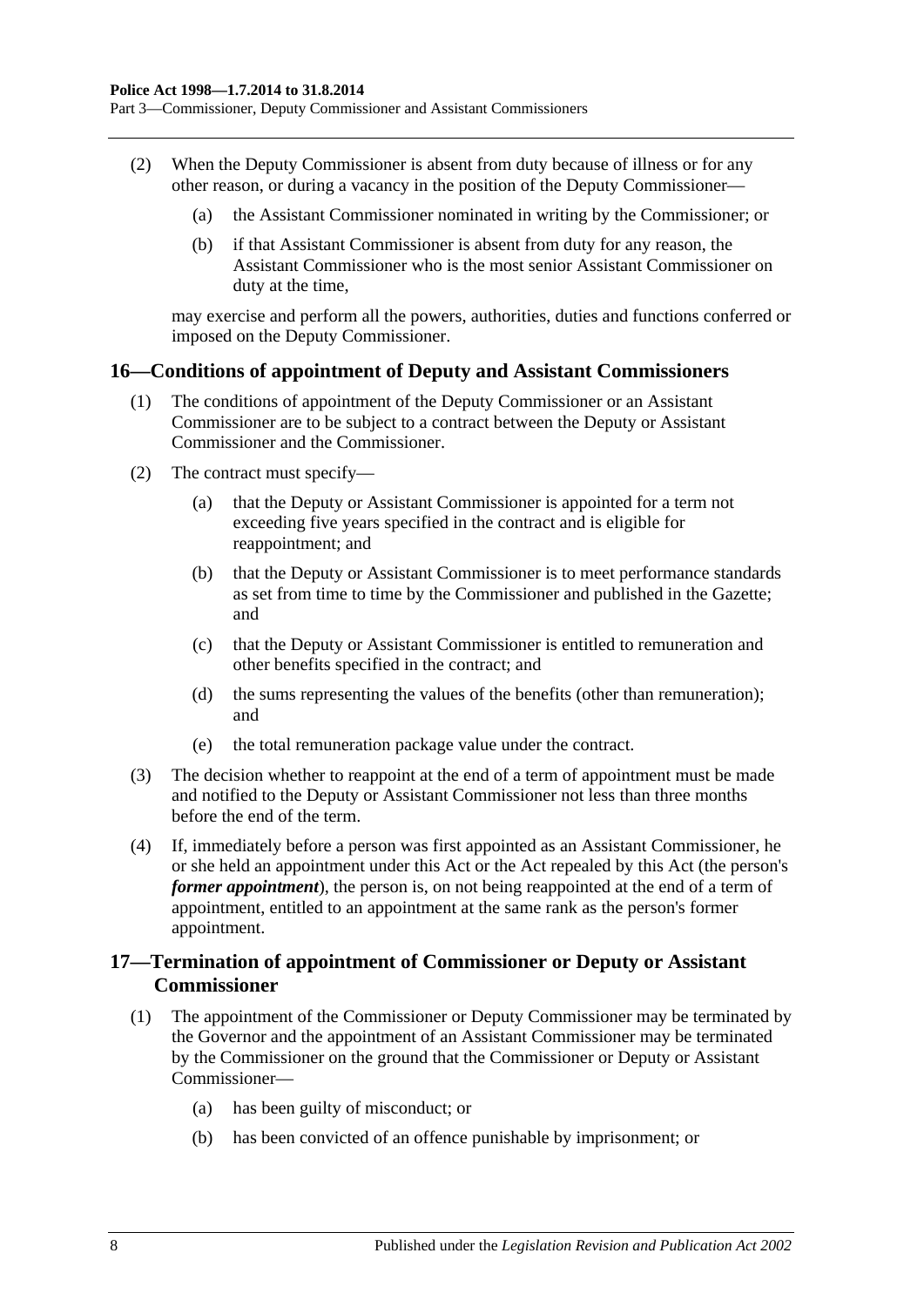- (c) has engaged in any remunerative employment, occupation or business outside official duties without the consent of the Minister in the case of the Commissioner or the Deputy Commissioner, or the consent of the Commissioner in the case of an Assistant Commissioner; or
- (d) has become bankrupt or has applied to take the benefit of a law for the relief of insolvent debtors; or
- (e) has, because of mental or physical incapacity, failed to carry out duties satisfactorily or to the performance standards set under the contract relating to his or her appointment; or
- (f) has, for any other reason, failed to carry out duties in a manner that satisfies the performance standards set under the contract relating to his or her appointment.
- (2) The Minister must, on terminating the appointment of the Commissioner, cause a statement of the reasons for that decision to be laid before each House of Parliament within six sitting days if Parliament is then in session or, if not, within six sitting days after the commencement of the next session of Parliament.

# <span id="page-8-0"></span>**18—Resignation**

- (1) The Commissioner or the Deputy Commissioner may resign by not less than three months notice in writing to the Minister (unless notice of a shorter period is accepted by the Minister).
- (2) An Assistant Commissioner may resign by not less than three months notice in writing to the Commissioner (unless notice of a shorter period is accepted by the Commissioner).

#### <span id="page-8-1"></span>**19—Delegation**

- (1) The Commissioner may, by instrument in writing, delegate any of the powers or functions conferred on, or assigned to, the Commissioner by or under this or any other Act—
	- (a) to a particular person; or
	- (b) to the person for the time being occupying a particular position.
- (2) A power or function delegated under this section may, if the instrument of delegation so provides, be subdelegated.
- (3) A delegation or subdelegation under this section—
	- (a) may be absolute or conditional; and
	- (b) does not derogate from the power of the delegator to act personally in any matter; and
	- (c) is revocable at will by the delegator.
- (4) A copy of every instrument of delegation issued by the Commissioner under this section must be retained as part of the records of SA Police.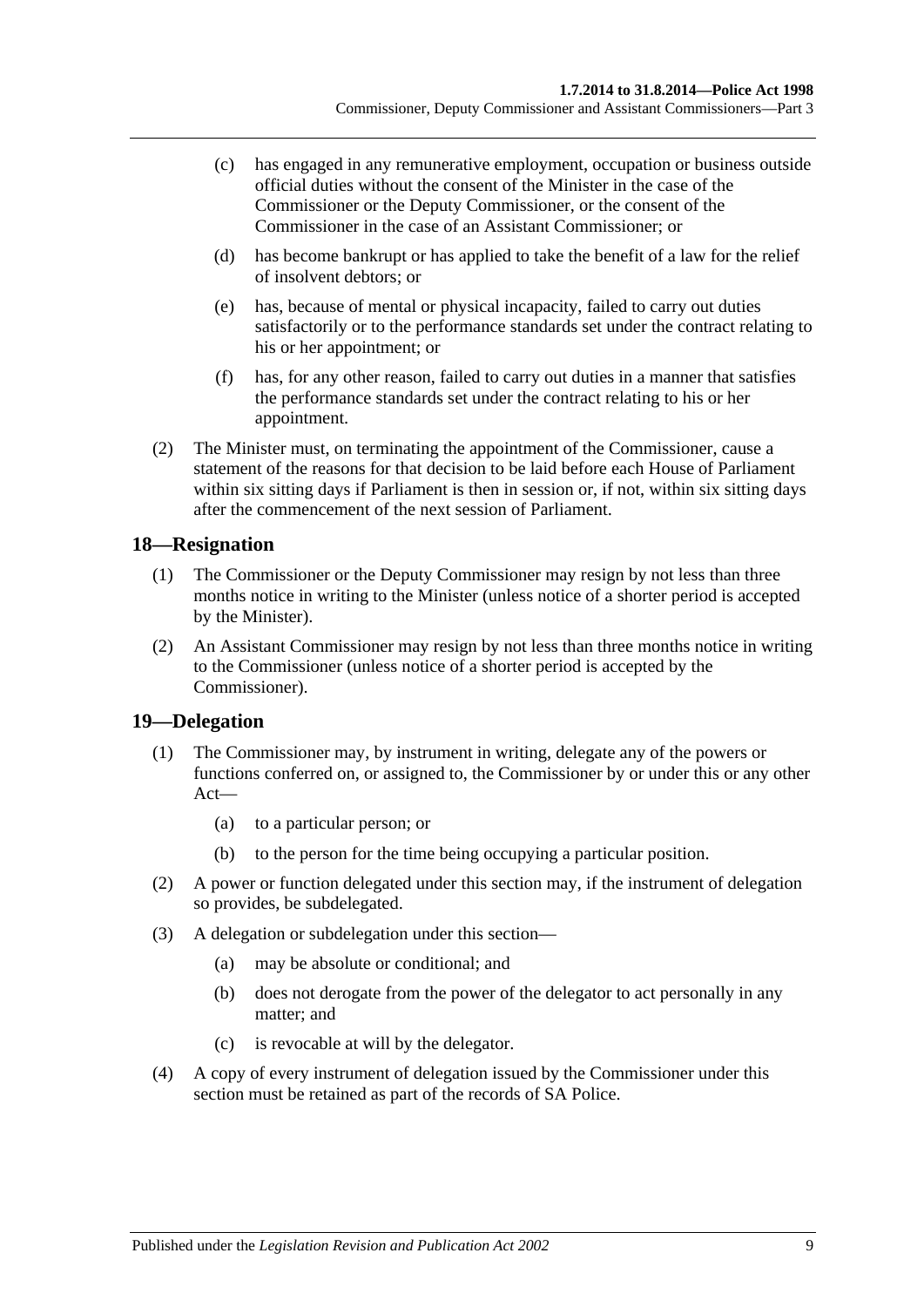# <span id="page-9-0"></span>**Part 4—Other members of SA Police**

# <span id="page-9-1"></span>**Division 1—Appointment and resignation**

# <span id="page-9-2"></span>**20—Appointment of officers**

The Commissioner may appoint as many commanders, superintendents, inspectors and other officers of police as the Commissioner thinks necessary.

### <span id="page-9-3"></span>**21—Appointment of sergeants and constables**

The Commissioner may appoint as many sergeants and constables as the Commissioner thinks necessary.

# <span id="page-9-4"></span>**22—Further division of ranks**

The ranks of officers and other members of SA Police may be further divided or consolidated under the regulations.

### <span id="page-9-5"></span>**23—Term appointments for certain positions**

- (1) An appointment of a person who is not a member of SA Police to a position in SA Police of or above the rank of senior constable may be made (but is not required to be made)—
	- (a) for a term not exceeding five years specified in the instrument of appointment; and
	- (b) on such conditions as to remuneration or any other matter as the Commissioner considers appropriate.
- (2) A person must not be appointed for a term under this section except—
	- (a) where the person has special expertise that is required but not available within SA Police; or
	- (b) in other cases of a special kind prescribed by regulation.
- (3) The term of an appointment under this section may not be extended so that it exceeds five years and a person may not be reappointed under this section so that the terms in aggregate exceed five years.

# <span id="page-9-6"></span>**24—Appointment of community police**

- (1) The Commissioner may appoint as many community constables as the Commissioner thinks necessary.
- (2) A community constable will be appointed for the whole of the State or an area of the State specified in the instrument of appointment.
- (3) The Commissioner may, by written notice to a community constable, vary the area in relation to which the appointment is effective.
- (4) The Commissioner may give a community constable position and its occupant a title that reflects an area limitation or other characteristic of the position, and may vary such a title.
- (5) [Division 2](#page-11-2) of this Part contains other special provisions relating to community police.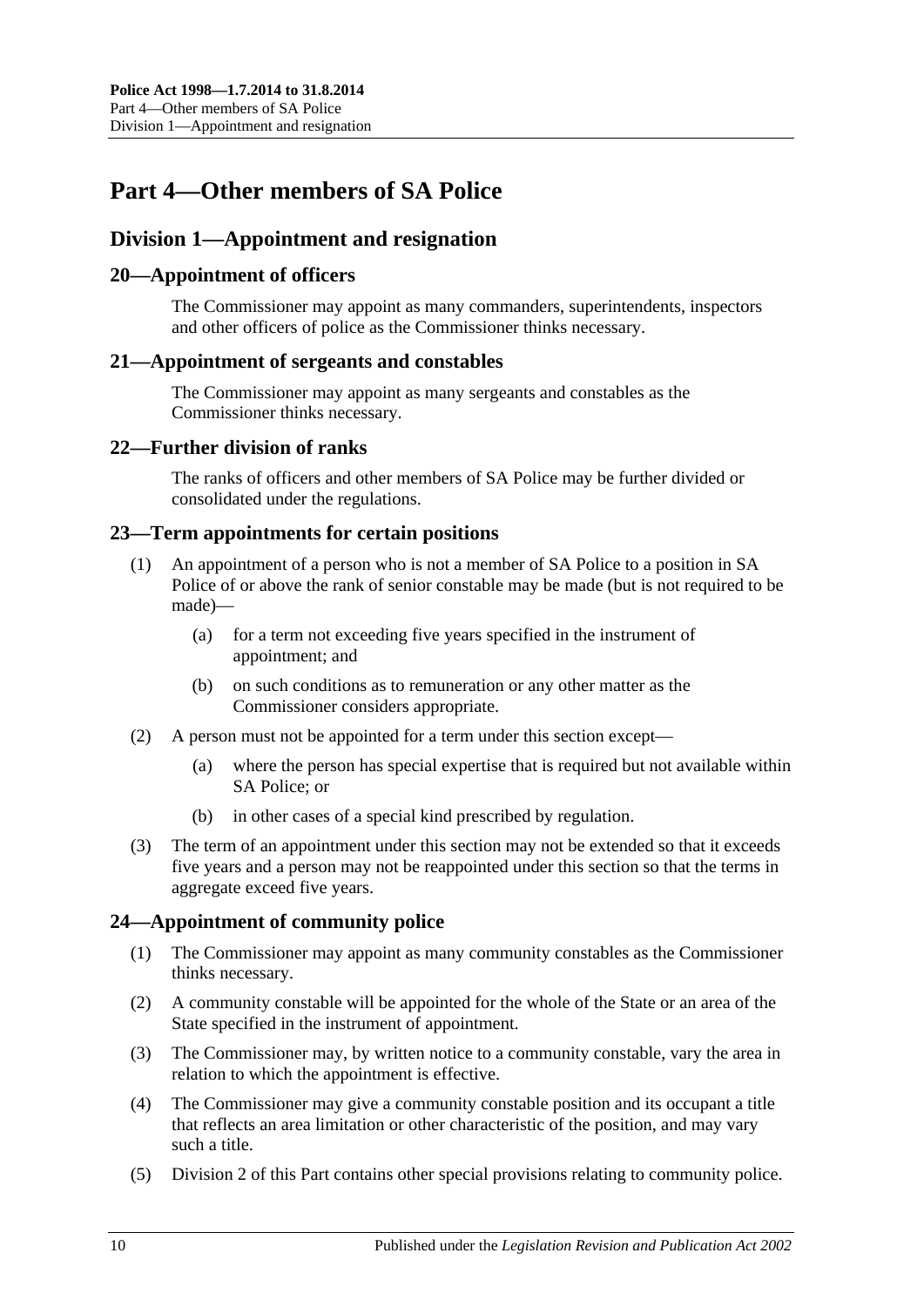# <span id="page-10-0"></span>**25—Police oath or affirmation**

A person's appointment as a member of SA Police (including appointment as the Commissioner, the Deputy Commissioner or an Assistant Commissioner) is rendered void if the person does not on appointment make an oath or affirmation in the form prescribed by regulation.

# <span id="page-10-1"></span>**26—Effect of appointment and oath or affirmation**

- (1) A person who is appointed as a member of SA Police and makes the prescribed oath or affirmation will be taken to have entered into an agreement to serve in SA Police in each position that the person may hold until he or she lawfully ceases to be a member of SA Police.
- (2) No such agreement is void for want of consideration.

### <span id="page-10-3"></span><span id="page-10-2"></span>**27—Probationary appointment**

- (1) Subject to this section, a person's appointment to a position in SA Police will be on probation for a period determined by the Commissioner not exceeding—
	- (a) in the case of a person who, immediately before appointment, was not a member of SA Police—two years; or
	- (b) in any other case—one year.
- (2) This section does not apply to—
	- (a) appointment as the Commissioner, the Deputy Commissioner or an Assistant Commissioner; or
	- (b) appointment for a term under this Division; or
	- (c) appointment of a member of SA Police to another position of the same rank as the member held immediately before the appointment; or
	- (d) appointment as a community constable.
- (3) The Commissioner may at any time during the period of probation of a member, having regard to the person's suitability for permanent appointment—
	- (a) confirm the appointment; or
	- (b) extend or further extend the period of the probation for such period as the Commissioner determines, but not so that the total period of probation exceeds the maximum period allowed in relation to the person under [subsection](#page-10-3) (1); or
	- (c) terminate the appointment.
- (4) The period of the probationary service of a member does not, unless the Commissioner decides to the contrary, include any period during which the member is absent from duty without pay.
- (5) An appointment on probation will be taken to have been confirmed if, at the end of the period of probation, the appointment has not previously been confirmed or terminated.
- $(6)$  If—
	- (a) a person's appointment is terminated under this section; and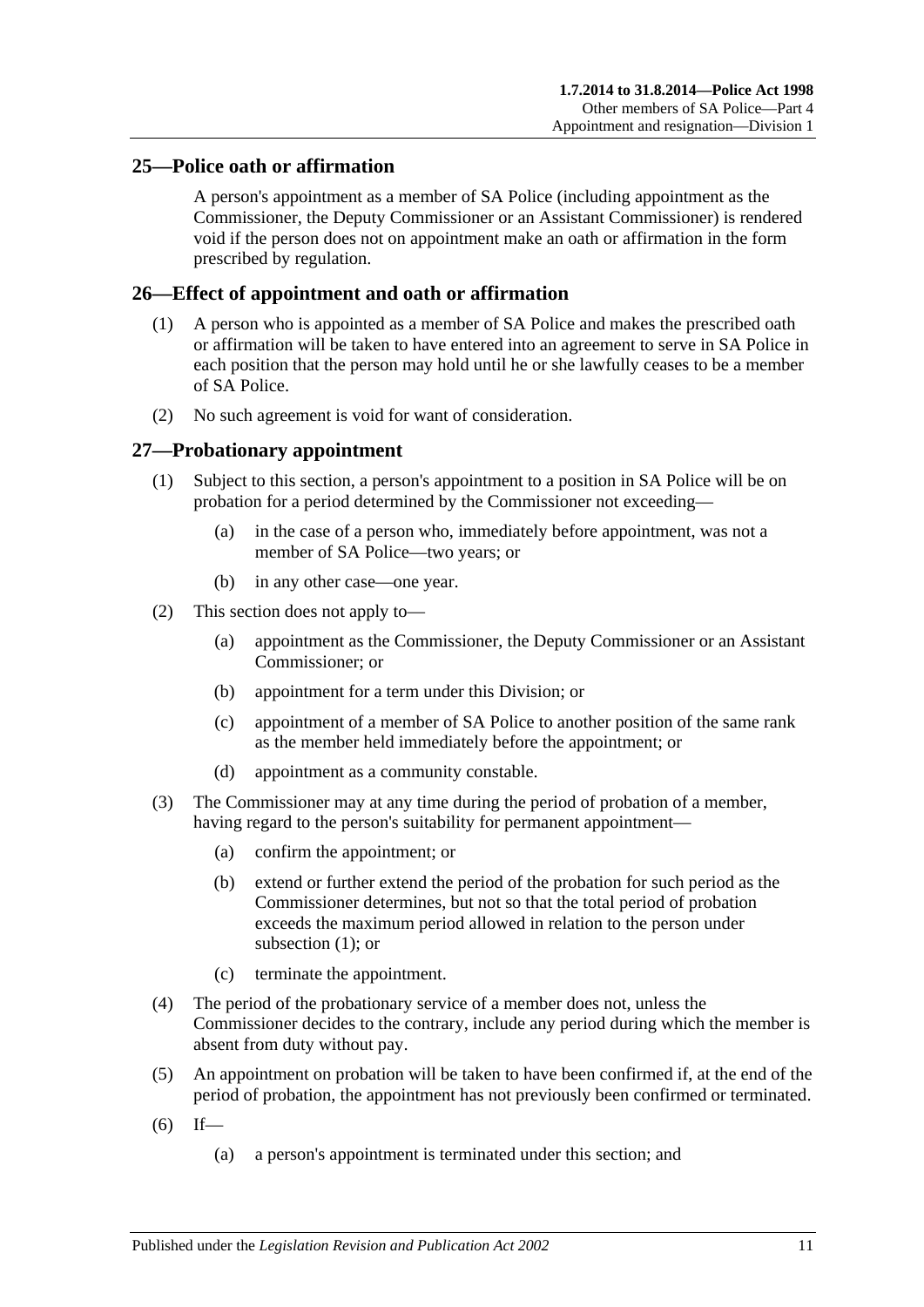(b) the person's appointment constituted a promotion from another position in SA Police of a lower rank,

the person will, on the termination, revert to a position in SA Police approved by the Commissioner at that lower rank.

### <span id="page-11-0"></span>**28—Performance standards for officers**

It is a condition of appointment as an officer below the rank of Assistant Commissioner that the officer is to meet performance standards as set from time to time by the Commissioner.

### <span id="page-11-1"></span>**29—Resignation and relinquishment of official duties**

- (1) A member of SA Police (other than the Commissioner, the Deputy Commissioner or an Assistant Commissioner) may resign by not less than 14 days notice in writing to the Commissioner (unless notice of a shorter period is accepted by the Commissioner).
- (2) A member of SA Police (other than the Commissioner, the Deputy Commissioner or an Assistant Commissioner) must not relinquish official duties unless the member—
	- (a) is expressly authorised in writing by the Commissioner to do so; or
	- (b) is incapacitated by physical or mental disability or illness from performing official duties.

Maximum penalty: \$1 250 or three months imprisonment.

# <span id="page-11-2"></span>**Division 2—Special provisions relating to community police**

# <span id="page-11-3"></span>**30—Powers, responsibilities and immunities of community police**

- (1) A community constable's powers, responsibilities and immunities as a member of SA Police are subject to any limitation imposed by the Commissioner.
- (2) The Commissioner—
	- (a) may impose a limitation on the powers, responsibilities or immunities of a community constable by—
		- (i) instrument of appointment of the community constable; or
		- (ii) notice in writing to the community constable; and
	- (b) may vary or revoke such a limitation by notice in writing to the community constable.
- (3) Limitations imposed under this section may vary from one community constable to another.

#### <span id="page-11-4"></span>**31—Suspension or termination of appointment of community police**

- (1) Subject to [subsection](#page-11-5) (2), the Commissioner may, at the Commissioner's discretion, suspend or terminate the appointment of a community constable.
- <span id="page-11-5"></span>(2) The Commissioner must not take action against a community constable under this section because of any incapacity of the community constable to perform duties that results from physical or mental disability or illness of the community constable without first complying with the requirements of the *[Police Superannuation Act](http://www.legislation.sa.gov.au/index.aspx?action=legref&type=act&legtitle=Police%20Superannuation%20Act%201990) 1990*.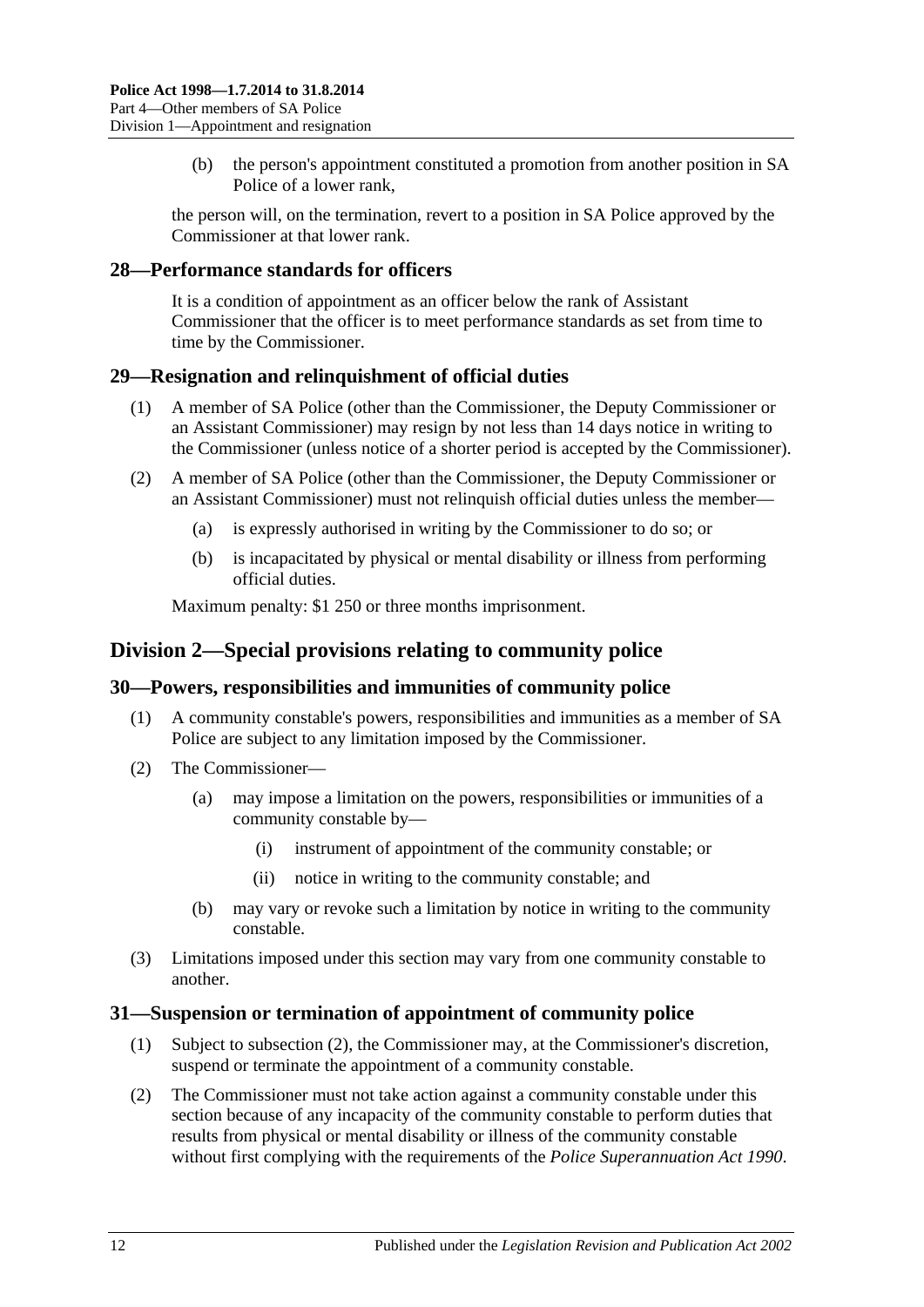# <span id="page-12-0"></span>**32—Conditions of appointment of community police**

- (1) The conditions of appointment of a community constable may be determined by the Commissioner.
- (2) A determination by the Commissioner must provide for the payment of remuneration, allowances and expenses in accordance with a specified scale.
- (3) A determination under this section may relate to community police generally, a class of community police or a particular community constable.

# <span id="page-12-1"></span>**Part 5—Police cadets and police medical officers**

# <span id="page-12-2"></span>**33—Police cadets**

- (1) The Commissioner may appoint as many police cadets as the Commissioner thinks necessary.
- (2) A police cadet is not a member of SA Police and is not a public service employee.

#### <span id="page-12-3"></span>**34—Suspension or termination of appointment of police cadets**

The Commissioner may, at the Commissioner's discretion, suspend or terminate the appointment of a police cadet.

### <span id="page-12-4"></span>**35—Resignation and relinquishment of official duties**

- (1) A police cadet may resign by not less than 14 days notice in writing to the Commissioner (unless notice of a shorter period is accepted by the Commissioner).
- (2) A police cadet must not relinquish official duties unless the police cadet—
	- (a) is expressly authorised in writing by the Commissioner to do so; or
	- (b) is incapacitated by physical or mental disability or illness from performing official duties.

Maximum penalty: \$1 250 or three months imprisonment.

#### <span id="page-12-5"></span>**36—Police medical officers**

- (1) The Commissioner may appoint a legally qualified medical practitioner to be a police medical officer.
- (2) The appointment of a police medical officer will be on terms and conditions fixed by the Commissioner.
- (3) A police medical officer is not a member of SA Police and is not a public service employee.
- (4) A police medical officer must perform such duties as are arranged between the Commissioner and the officer.

# <span id="page-12-6"></span>**Part 6—Misconduct and discipline of police and police cadets**

#### <span id="page-12-7"></span>**37—Code of conduct**

(1) The Governor may, by regulation, establish a Code of Conduct for the maintenance of professional standards by members of SA Police and police cadets.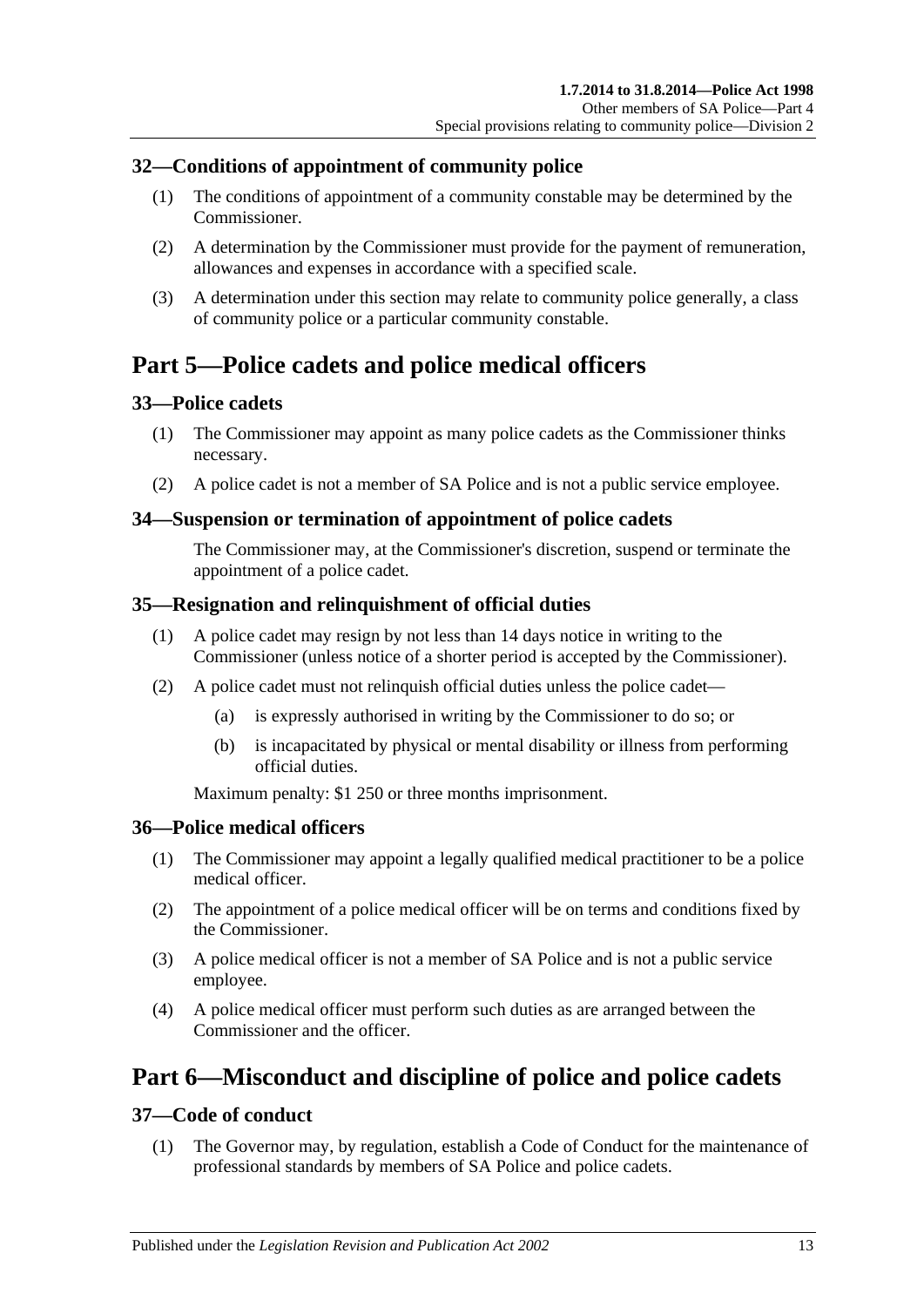Part 6—Misconduct and discipline of police and police cadets

- (2) The Code may make provision concerning—
	- (a) the performance of duties; and
	- (b) corrupt, improper or discreditable behaviour (including criminal conduct under foreign law); and
	- (c) conduct towards other members of SA Police, police cadets or police medical officers; and
	- (d) standards of personal behaviour or dress; and
	- (e) relations with the public or particular groups or organisations; and
	- (f) the use of official information or resources; and
	- (g) public comment; and
	- (h) other matters that the Governor considers relevant to the maintenance of professional standards.

#### <span id="page-13-0"></span>**38—Report and investigation of breach of Code**

- (1) A member of SA Police or police cadet who becomes aware of circumstances in which it is reasonable to suspect the commission of a breach of the Code must report the matter to the Commissioner or as directed by the Commissioner.
- (1a) The Commissioner must provide the Police Ombudsman with details of each report as soon as practicable after it is made.
- (2) If the Commissioner suspects that a member of SA Police or a police cadet has committed a breach of the Code, the Commissioner may, subject to a determination of the Police Ombudsman under section 23 of the *[Police \(Complaints and Disciplinary](http://www.legislation.sa.gov.au/index.aspx?action=legref&type=act&legtitle=Police%20(Complaints%20and%20Disciplinary%20Proceedings)%20Act%201985)  [Proceedings\) Act](http://www.legislation.sa.gov.au/index.aspx?action=legref&type=act&legtitle=Police%20(Complaints%20and%20Disciplinary%20Proceedings)%20Act%201985) 1985*, cause the matter to be investigated.

#### <span id="page-13-1"></span>**39—Charge for breach of Code**

- (1) The Commissioner may, in accordance with the procedures prescribed by regulation, charge a member of SA Police or police cadet with a breach of the Code.
- (2) A person charged may, within the period and in the manner prescribed by regulation, admit or deny the charge.
- (3) If a charge is not admitted, the charge must be heard and determined by the Police Disciplinary Tribunal in accordance with the *[Police \(Complaints and Disciplinary](http://www.legislation.sa.gov.au/index.aspx?action=legref&type=act&legtitle=Police%20(Complaints%20and%20Disciplinary%20Proceedings)%20Act%201985)  [Proceedings\) Act](http://www.legislation.sa.gov.au/index.aspx?action=legref&type=act&legtitle=Police%20(Complaints%20and%20Disciplinary%20Proceedings)%20Act%201985) 1985*.

#### <span id="page-13-2"></span>**40—Orders for punishment following offence or charge of breach of Code**

- (1) If a member of SA Police or police cadet—
	- (a) is found guilty of an offence under a law of this State, the Commonwealth or another State or a Territory of the Commonwealth; or
	- (b) admits in accordance with this Act a breach of the Code with which he or she has been charged; or
	- (c) is found guilty of a breach of the Code in proceedings before the Police Disciplinary Tribunal,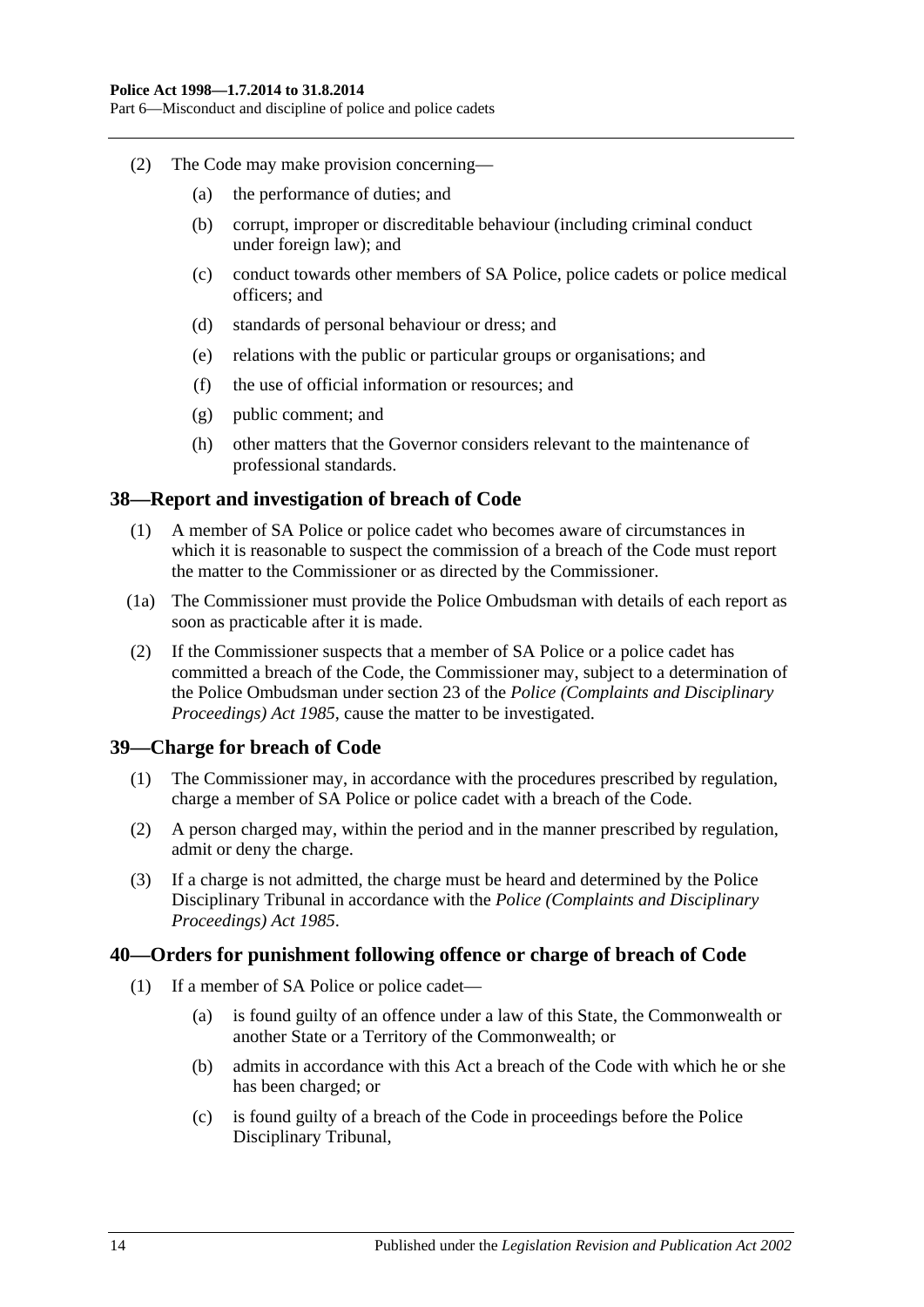the Commissioner may take action, or order the taking of action, of one or more of the following kinds in relation to the person:

- (d) termination of the person's appointment;
- (e) suspension of the person's appointment for a specified period;
- (f) reduction of the person's remuneration by a specified amount for a specified period (but not so that the total amount forfeited exceeds the amount prescribed by regulation);
- (g) where the person is a member of SA Police, transfer of the member to another position in SA Police (whether with or without a reduction in rank, seniority or remuneration);
- (h) where the person is a member of SA Police, reduction in the member's seniority;
- (i) imposition of a fine not exceeding the amount prescribed by regulation;
- (j) where the person is a police cadet, withdrawal of specified rights or privileges for a specified period;
- (k) a reprimand recorded in the person's conduct and service history kept under the regulations;
- (l) an unrecorded reprimand;
- (m) counselling;
- (n) education or training;
- (o) action of any other kind prescribed by regulation.

#### <span id="page-14-0"></span>**41—Suspension where charge of offence or breach of Code**

- (1) If a member of SA Police or police cadet is charged with an offence (whether under the law of this State, the Commonwealth or another State or a Territory of the Commonwealth) or a breach of the Code, the Commissioner may suspend the person's appointment.
- <span id="page-14-1"></span>(2) The Commissioner may, if the Commissioner considers it appropriate to do so in the circumstances, suspend the person's appointment after deciding that the person be charged but before the charge is actually laid.
- (3) A suspension under [subsection](#page-14-1) (2) is to be taken to have been revoked by the Commissioner if the charge is not laid within 24 hours (excluding a Saturday, Sunday or a public holiday falling on a Monday or Friday).
- (4) A suspension under this section must be revoked by the Commissioner if—
	- (a) the person is found not guilty of the offence or breach charged or the charge is dismissed, lapses or is withdrawn; and
	- (b) the person does not stand charged of any other offence or breach.
- (5) If the suspension under this section of a person's appointment is revoked by the Commissioner, then, subject to any determination of the Commissioner under the regulations, the person is entitled to any remuneration or accrual of rights withheld in consequence of the suspension and the period of the suspension will count as service.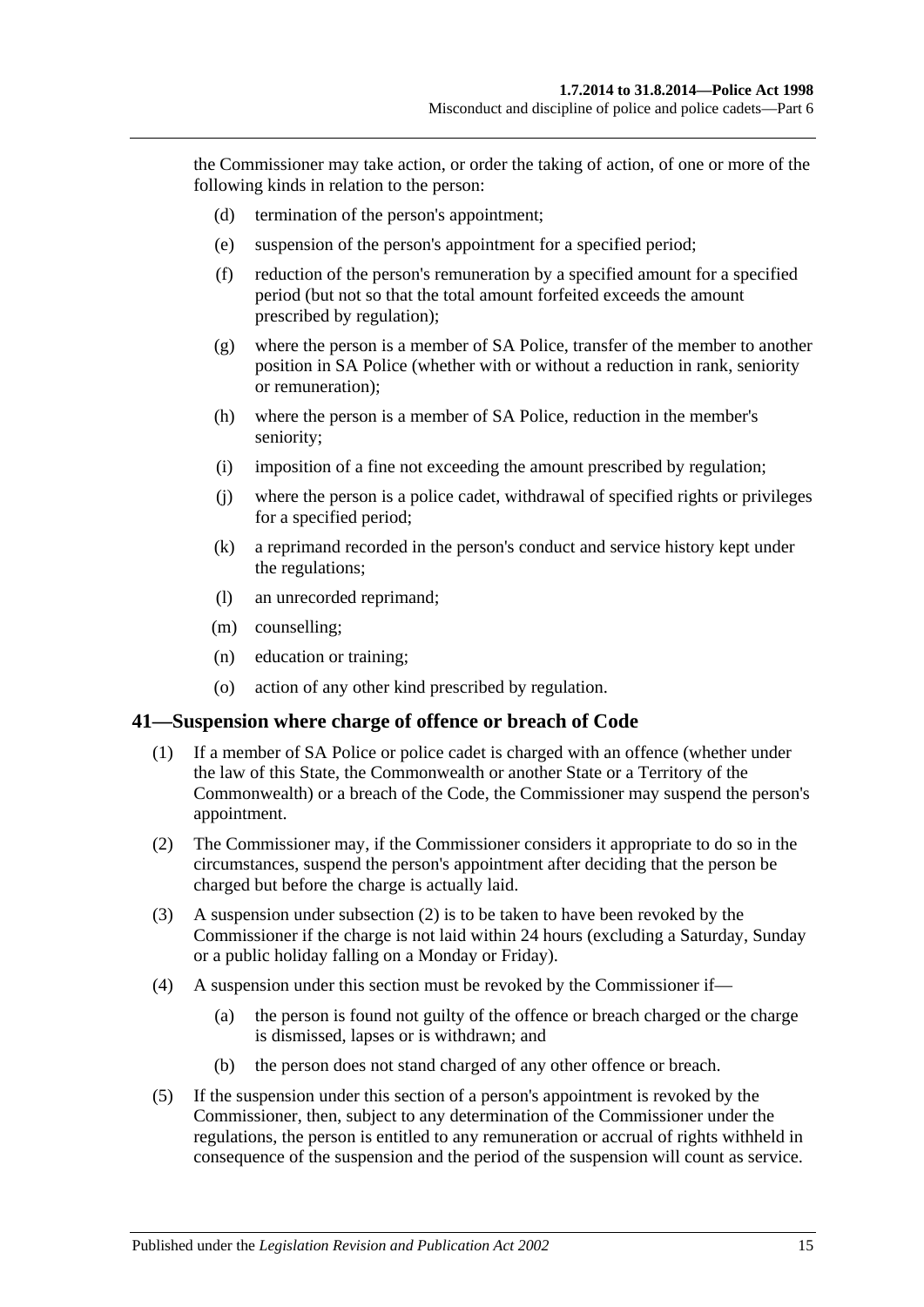Part 6—Misconduct and discipline of police and police cadets

### <span id="page-15-1"></span><span id="page-15-0"></span>**42—Minor misconduct**

- (1) Subject to the *[Police \(Complaints and Disciplinary Proceedings\) Act](http://www.legislation.sa.gov.au/index.aspx?action=legref&type=act&legtitle=Police%20(Complaints%20and%20Disciplinary%20Proceedings)%20Act%201985) 1985*, the Commissioner may determine that a suspected breach of the Code involves minor misconduct only on the part of a member of SA Police or police cadet and refer the matter to a member of SA Police determined in accordance with the orders and directions of the Commissioner for an informal inquiry.
- (2) A member to whom a matter is referred for an informal inquiry under [subsection](#page-15-1) (1) or under section 21A of the *[Police \(Complaints and Disciplinary Proceedings\)](http://www.legislation.sa.gov.au/index.aspx?action=legref&type=act&legtitle=Police%20(Complaints%20and%20Disciplinary%20Proceedings)%20Act%201985)  Act [1985](http://www.legislation.sa.gov.au/index.aspx?action=legref&type=act&legtitle=Police%20(Complaints%20and%20Disciplinary%20Proceedings)%20Act%201985)*—
	- (a) must cause the matter to be inquired into (subject to this Act and any orders or directions of the Commissioner); and
	- (b) must determine, or cause a determination to be made, on the balance of probabilities, whether the subject matter of the inquiry involves a breach of the Code by the member or police cadet concerned; and
	- (c) must ensure that the member or police cadet concerned is afforded an opportunity—
		- (i) to admit any breach of the Code that he or she is alleged to have committed; and
		- (ii) if such a breach is not admitted, to make submissions either orally or in writing in relation to the alleged breach; and
	- (d) if the breach is admitted or is found to have been committed, may, subject to any order or directions of the Commissioner, determine that action be taken under [subsection](#page-15-2) (3) in relation to the member or police cadet concerned; and
	- (e) must ensure that a written report of the results of the inquiry and any action that it has been determined should be taken in relation to the member or police cadet concerned is prepared and delivered to the Commissioner; and
	- (f) must ensure that particulars of the results of the inquiry and the action (if any) that it has been determined should be taken in relation to the member or police cadet concerned are furnished to the member or police cadet.
- <span id="page-15-2"></span>(3) Action of one or more of the following kinds may, subject to any orders or directions of the Commissioner, be taken in relation to a member or police cadet for a breach of the Code that the member or police cadet has admitted, or been found to have committed, under this section:
	- (a) in the case of a member, transfer of the member for not more than four months to another position in SA Police (not involving a reduction in rank or seniority or, without the member's consent, relocation to a place beyond reasonable commuting distance from the member's current place of employment);
	- (b) recorded or unrecorded advice;
	- (c) counselling;
	- (d) education or training.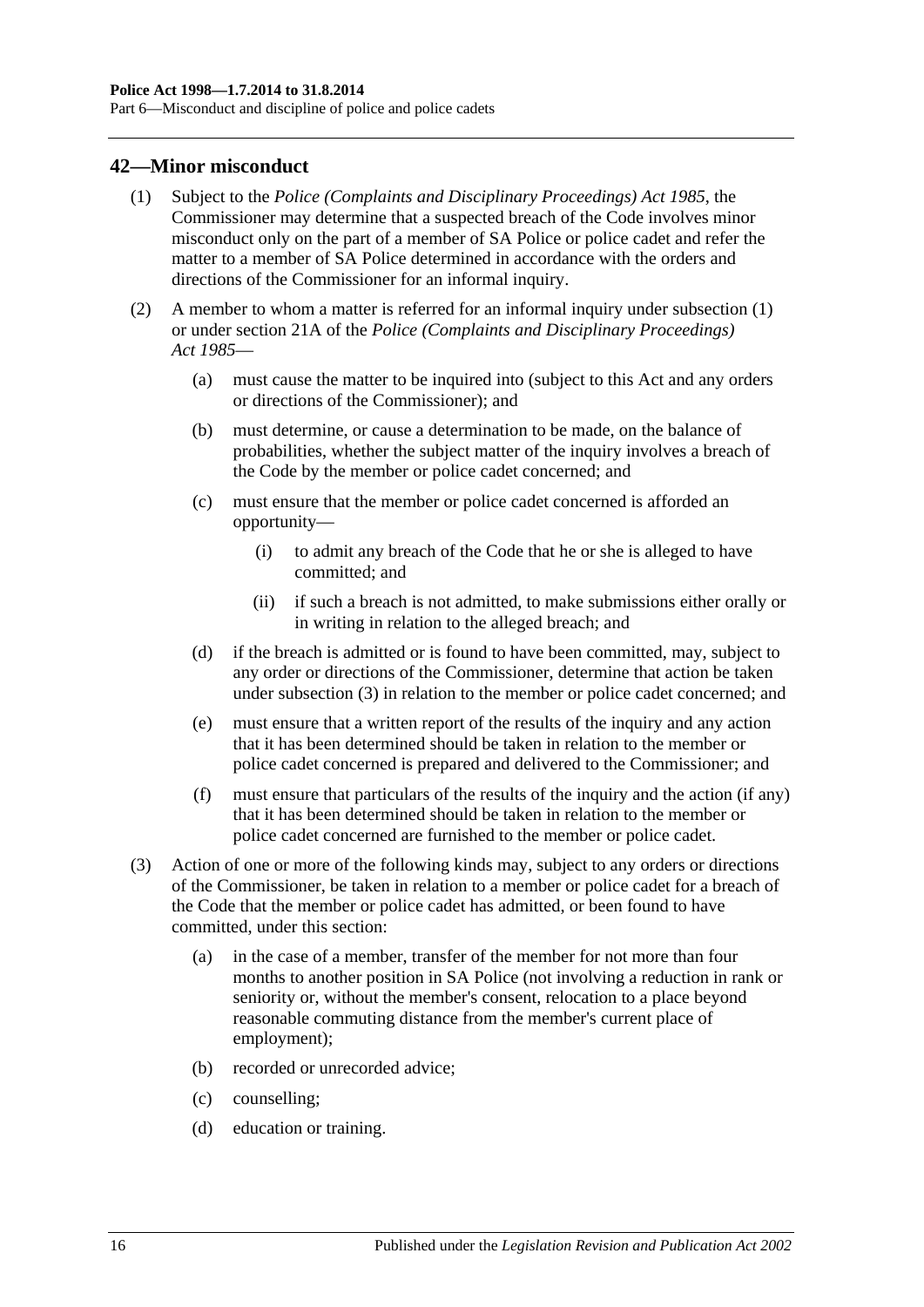(4) No information obtained in relation to the subject matter of an inquiry under this section during the inquiry may be used in proceedings in respect of a breach of the Code before the Police Disciplinary Tribunal unless the proceedings are against a member of SA Police or police cadet who has allegedly provided false information with the intention of obstructing the inquiry.

# <span id="page-16-0"></span>**43—Right to apply for review of informal inquiry etc**

- (1) If a member of SA Police or police cadet is found on an informal inquiry to have committed a breach of the Code, the member or police cadet may apply for a review under this section on the ground that he or she did not commit the breach concerned or that there was a serious irregularity in the processes followed in the informal inquiry.
- (2) If a determination is made on an informal inquiry that action should be taken in relation to the member of SA Police or police cadet concerned for a breach of the Code, the member or police cadet may apply for a review under this section on the ground that the action is not warranted by the nature of the breach or in the circumstances of the case.
- (3) An application for review under this section must be made to a member of SA Police determined under the regulations within the period and in the manner prescribed by the regulations.
- (4) The member to whom an application for review under this section must be made—
	- (a) must be the occupant of a position specified in the regulations or determined according to factors specified in the regulations;
	- (b) must not be selected according to the discretion of the Commissioner or any other person;
	- (c) must not have been involved in the informal inquiry or investigations leading up to the informal inquiry.
- (5) A member to whom an application is made under this section—
	- (a) must, as soon as is practicable, conduct a review (subject to this Act and any order or direction of the Commissioner) of the processes followed in the informal inquiry, or the finding or determination made on the informal inquiry, as the case may require; and
	- (b) must afford the applicant an opportunity to make submissions either orally or in writing in support of his or her application; and
	- (c) may, according to the nature of the case—
		- (i) order that a new informal inquiry be conducted or that the processes involved in the inquiry be recommenced from some specified stage;
		- (ii) affirm or quash any finding or determination reviewed;
		- (iii) make a determination that should have been made in the first instance; and
	- (d) must ensure that a written report of the results of the review is prepared and delivered to the Commissioner; and
	- (e) must ensure that particulars of the results of the review are furnished to the member or police cadet concerned.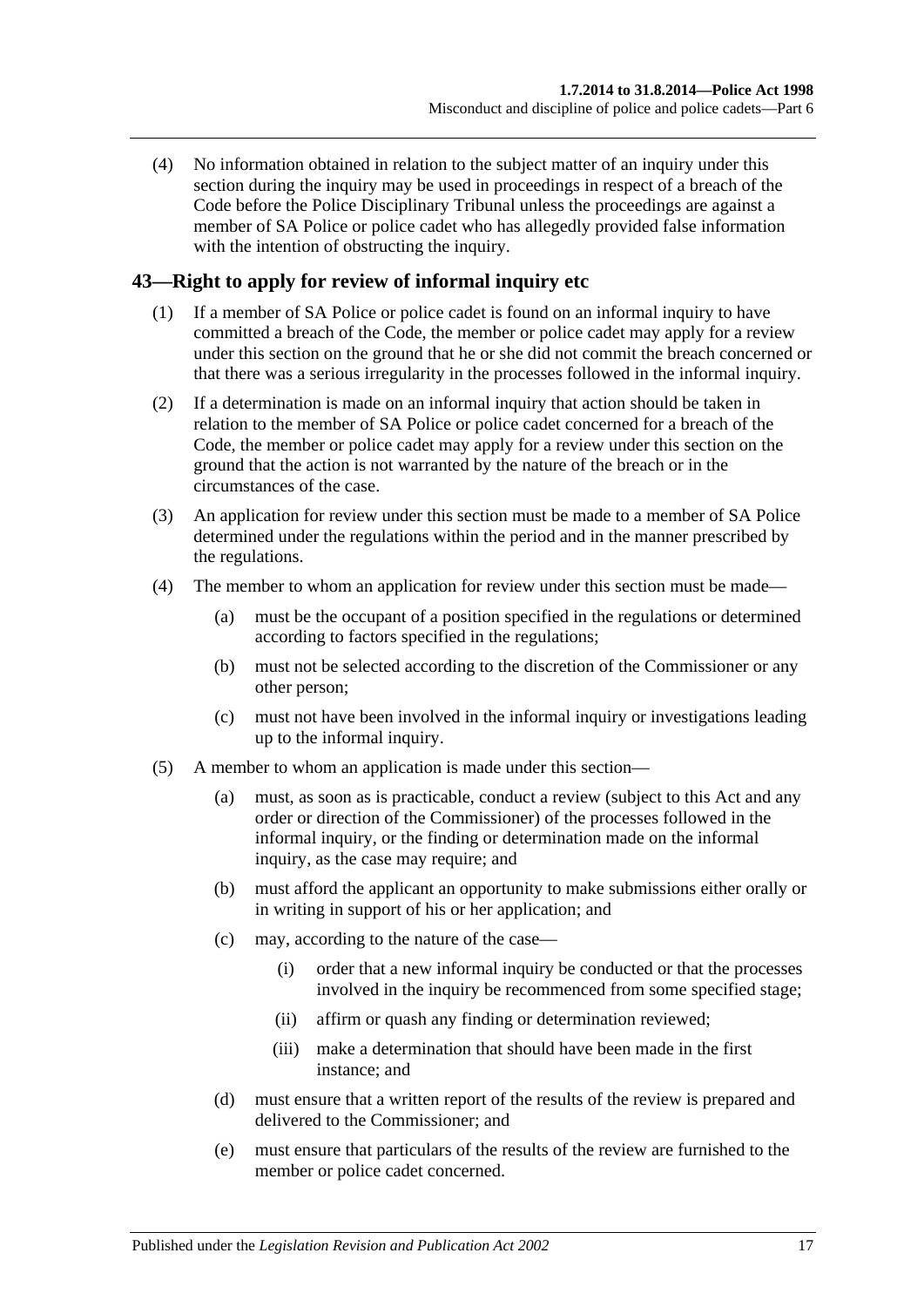(6) This section applies to the exclusion of any right of appeal under Part 7 of the *[Police](http://www.legislation.sa.gov.au/index.aspx?action=legref&type=act&legtitle=Police%20(Complaints%20and%20Disciplinary%20Proceedings)%20Act%201995)  [\(Complaints and Disciplinary Proceedings\) Act](http://www.legislation.sa.gov.au/index.aspx?action=legref&type=act&legtitle=Police%20(Complaints%20and%20Disciplinary%20Proceedings)%20Act%201995) 1995*.

# <span id="page-17-4"></span><span id="page-17-0"></span>**44—Monitoring of informal inquiries etc**

- (1) The Commissioner must cause all informal inquiries and findings and determinations made with respect to minor misconduct to be monitored and reviewed with a view to maintaining proper and consistent practices.
- (2) The Commissioner may intervene in a particular case if the Commissioner considers it appropriate to do so (whether before or after review of the case under [subsection](#page-17-4) (1) or a review on the application of the member of SA Police or police cadet concerned)—
	- (a) by ordering that a new informal inquiry be conducted or that the processes involved in the informal inquiry be recommenced from some specified stage;
	- (b) by quashing a finding that the member of SA Police or police cadet has committed a breach of the Code;
	- (c) by making a determination that no action or less severe action be taken in relation to the member of SA Police or police cadet for a breach of the Code.

# <span id="page-17-1"></span>**Part 7—Termination and transfer of police**

# <span id="page-17-5"></span><span id="page-17-2"></span>**45—Physical or mental disability or illness**

- (1) If the Commissioner is satisfied after due inquiry that the appointment of a member of SA Police should be terminated because of the member's incapacity to perform duties as a member by reason of physical or mental disability or illness, the Commissioner may terminate the appointment of the member.
- (2) The Commissioner must not terminate the appointment of a police officer under [subsection](#page-17-5) (1) without first complying with—
	- (a) if the officer is a contributor in relation to the scheme of superannuation established by the *[Police Superannuation Act](http://www.legislation.sa.gov.au/index.aspx?action=legref&type=act&legtitle=Police%20Superannuation%20Act%201990) 1990*—the requirements of that Act; or
	- (b) if the officer is a member of the Southern State Superannuation Scheme established by the *[Southern State Superannuation Act](http://www.legislation.sa.gov.au/index.aspx?action=legref&type=act&legtitle=Southern%20State%20Superannuation%20Act%201994) 1994*—the requirements of that Act.
- (3) This section does not apply in relation to an officer appointed under [Part 3.](#page-5-1)

# <span id="page-17-3"></span>**46—Unsatisfactory performance**

- (1) If the Commissioner is satisfied that—
	- (a) a member of SA Police is not performing duties of his or her position satisfactorily or to applicable performance standards; and
	- (b) it is not practicable to transfer the member to another position of the same rank with duties suited to the member's capabilities or qualifications,

the Commissioner may, if it is practicable to do so, transfer the member to a position of a lower rank with duties suited to the member's capabilities or qualifications.

(2) If it is not practicable to transfer the member to a position of the same or a lower rank, the Commissioner may terminate the appointment of the member.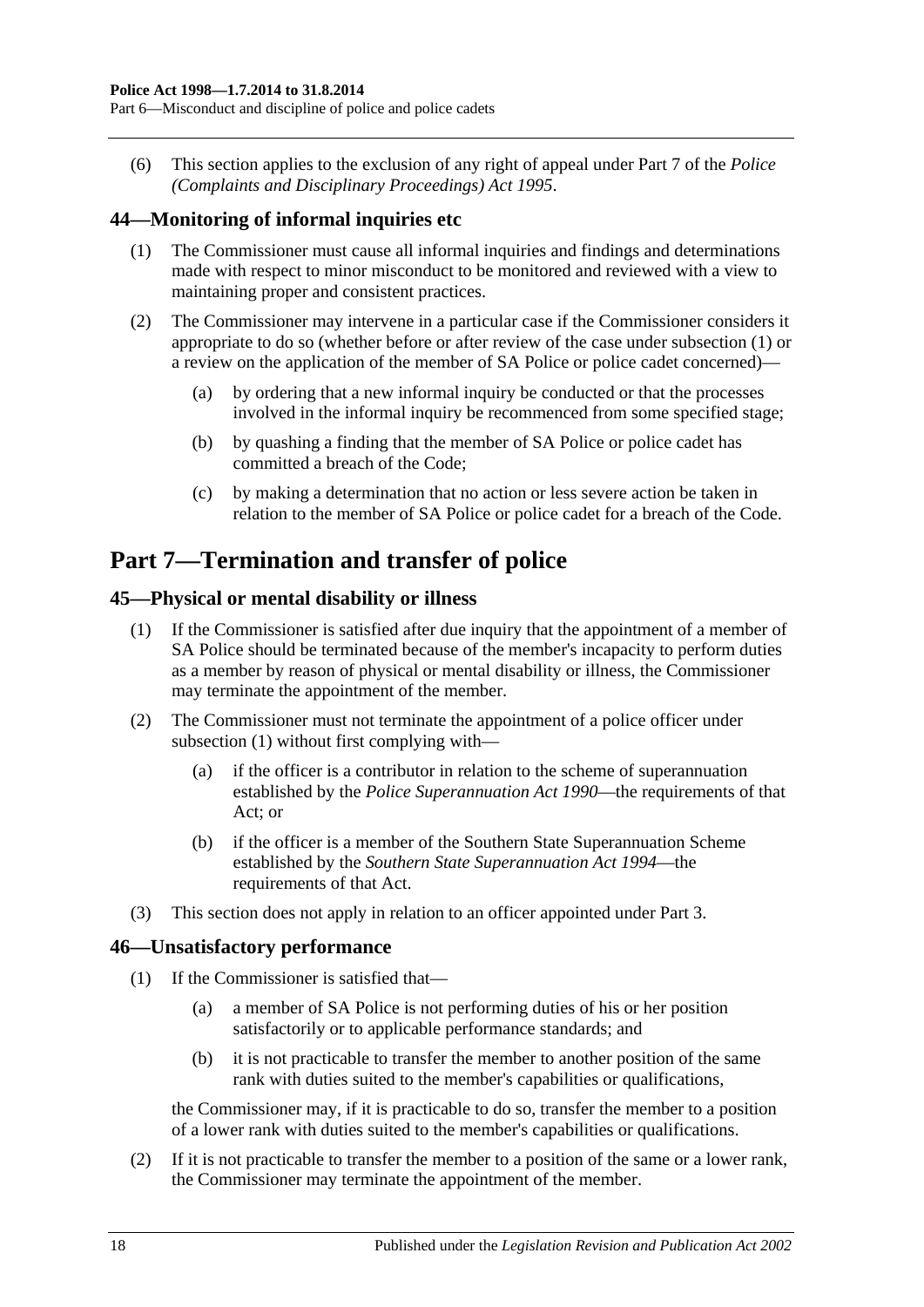- (3) This section does not apply in relation to an officer appointed under [Part 3.](#page-5-1)
- (4) This section does not apply if a member's unsatisfactory performance is due to—
	- (a) physical or mental disability or illness of the member; or
	- (b) lack of necessary resources or training or other organisational factors beyond the member's control.
- (5) The Commissioner must not take action under this section unless—
	- (a) the member has first been advised of his or her unsatisfactory performance and given specific details of the areas of his or her underperformance, the performance standards to be attained and the measures to be taken for improvement; and
	- (b) the member has been allowed a period of not less than three months and not more than six months for improvement to the specified standards; and
	- (c) a panel of persons has been convened, and has made a decision, in accordance with the regulations, confirming that the processes followed and assessments made in relation to the member and his or her underperformance conformed to the requirements of this section and were reasonable in the circumstances.

#### <span id="page-18-0"></span>**47—Power to transfer**

- (1) The Commissioner may, without conducting selection processes, transfer a member of SA Police from the member's current position to another position (and such transfer may be for an indefinite period or for a specified term).
- (2) Except as authorised under the regulations, a member may not be transferred to a position of a higher rank.
- (3) Except as authorised under this Act or the regulations or with the member's consent, a member may not be transferred to a position of a lower rank.
- (4) A member of SA Police aggrieved by a transfer of that member under this section may apply to have his or her grievance dealt with in accordance with a process specified in the regulations.

# <span id="page-18-1"></span>**Part 8—Review of certain termination, transfer and promotion decisions**

### <span id="page-18-2"></span>**Division 1—Termination reviews**

#### <span id="page-18-3"></span>**48—Right of review**

- (1) A member of SA Police or former member may apply to the police review tribunal for a review of a decision to terminate the member's appointment—
	- (a) during a period of probation; or
	- (b) on a ground for termination under [Part 7.](#page-17-1)
- (2) An application for review of the decision must be made to the Secretary to the Tribunal within the period and in the manner prescribed by regulation.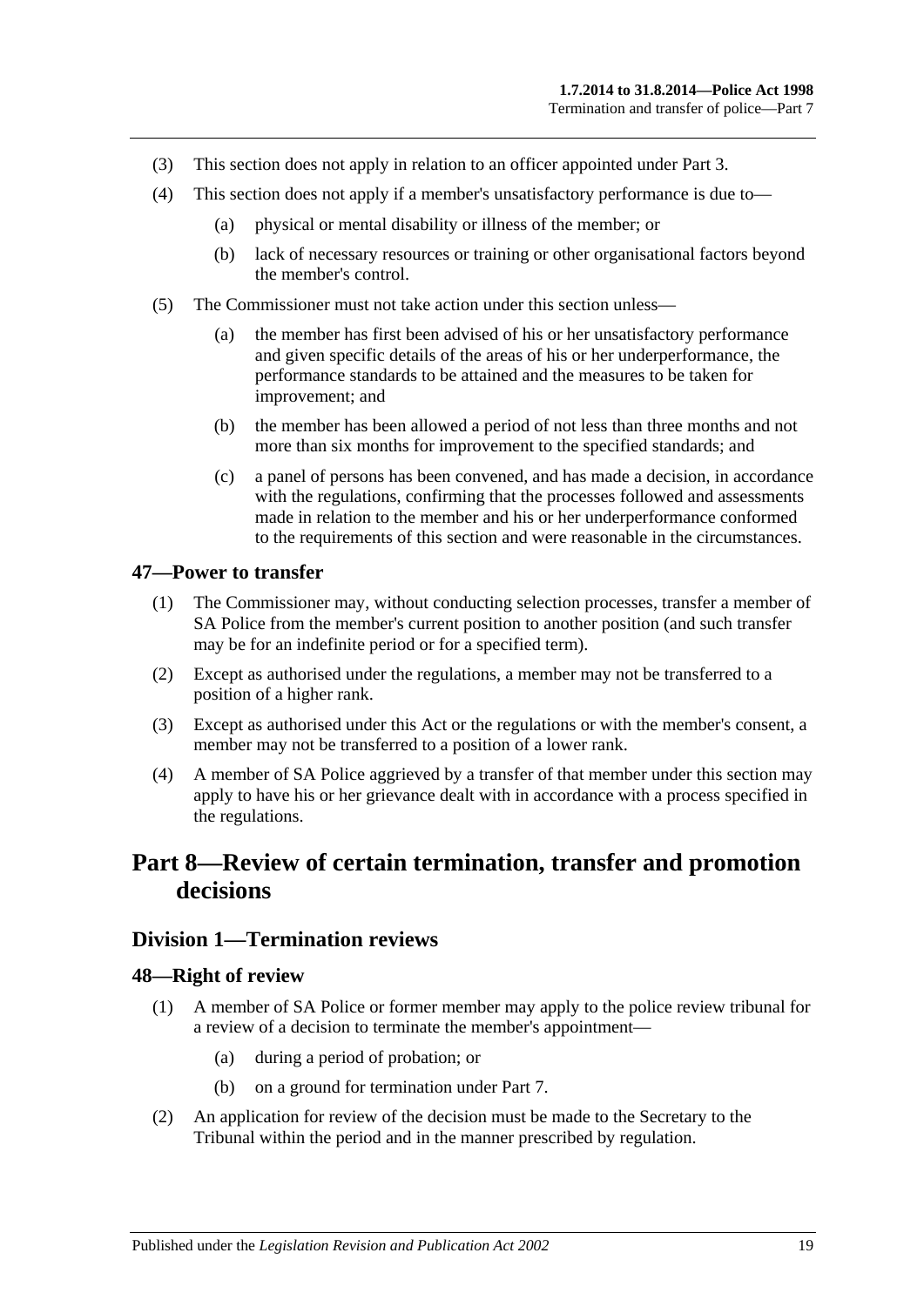(3) The Tribunal may in an appropriate case dispense with the requirement that the application be made within the prescribed period.

# <span id="page-19-0"></span>**49—Determination of application**

On an application for a review of a decision under this Division, the Police Review Tribunal may do one or more of the following:

- (a) confirm the decision;
- (b) quash the decision;
- (c) remit the matter to the Commissioner for reconsideration;
- (d) make recommendations for settlement of the matter.

### <span id="page-19-1"></span>**50—Reasons for decision**

The Police Review Tribunal must, at the request of the applicant before the Tribunal or the Commissioner made within seven days after the Tribunal has made a decision on a review under this Division, give reasons in writing for the decision.

# <span id="page-19-2"></span>**51—Appeal from decision of Tribunal**

- (1) Following a decision by the Tribunal under this Division, the applicant before the Tribunal or the Commissioner may appeal to the Court against the decision.
- (2) An appeal under this section must be instituted within one month of the making of the Tribunal's decision.
- (4) No further appeal lies against a decision of the Court made on an appeal under this section.
- (5) In this section—

*Court* means the Administrative and Disciplinary Division of the District Court.

# <span id="page-19-3"></span>**Division 2—Transfer reviews**

# <span id="page-19-4"></span>**52—Review of certain transfers**

- $(1)$  If—
	- (a) a decision is made to transfer a member of SA Police to another position (other than under [Part 6](#page-12-6) or [section](#page-17-3) 46); and
	- (b) the member believes that he or she is being punished for particular conduct,

the member may apply to the Police Review Tribunal for a review of the decision.

- (2) An application for review of the decision must be made to the Secretary to the Tribunal within the period and in the manner prescribed by regulation.
- (3) The Tribunal may in an appropriate case dispense with the requirement that the application be made within the prescribed period.
- (4) If, on an application for review of a decision under this Division, the Tribunal is satisfied that the transfer is in the nature of a punishment, the Tribunal may do one or more of the following:
	- (a) quash the decision;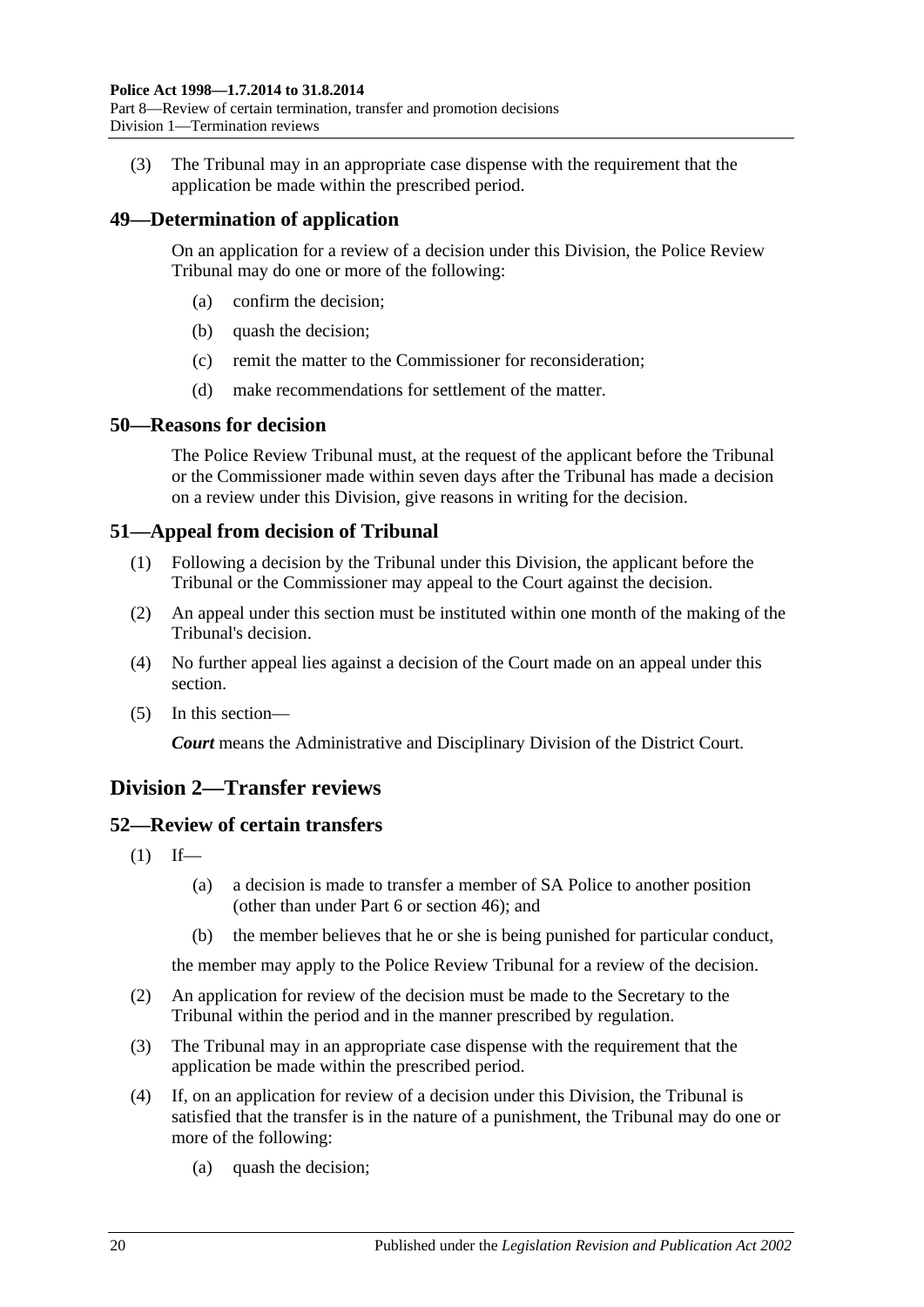- (b) remit the matter to the Commissioner for reconsideration;
- (c) make recommendations for settlement of the matter.

# <span id="page-20-0"></span>**Division 3—Promotion reviews**

#### <span id="page-20-1"></span>**53—Interpretation and application**

(1) In this Division—

*prescribed promotional position* means a position in SA Police of or above the rank of senior constable but not above the rank of inspector.

(2) Nothing in this Division applies in relation to a transfer under this Act from one position in SA Police to another.

# <span id="page-20-2"></span>**54—Processes for appointment or nomination for prescribed promotional positions**

An appointment to a prescribed promotional position may not be made unless selection processes have been conducted in accordance with the regulations for the purpose of filling the position.

#### <span id="page-20-3"></span>**55—Right of review**

- (1) If a member of SA Police is selected for appointment to a prescribed promotional position, the Commissioner must give notice of the selection decision in the Police Gazette.
- <span id="page-20-6"></span>(2) Subject to [subsection](#page-20-5) (3), when such a notice is given, a member of SA Police who was an unsuccessful applicant and is eligible for appointment to the position may apply to the Police Review Tribunal for a review of the selection decision.
- <span id="page-20-5"></span>(3) A member may not make an application under [subsection](#page-20-6) (2) unless the person has first made application to have his or her grievance in respect of the selection decision dealt with in accordance with a process specified in the regulations and that process has been completed.
- (4) An application to the Tribunal for review of the decision must be made to the Secretary to the Tribunal within the period and in the manner prescribed by regulation.
- (5) The Tribunal may in an appropriate case dispense with the requirement that the application be made within the prescribed period.

#### <span id="page-20-4"></span>**56—Grounds for application for review**

- (1) An application for a review of a selection decision under this Division may only be made on one or more of the following grounds:
	- (a) that the member selected is not eligible for appointment to the position; or
	- (b) that the applicant for the review should have been selected based on a proper assessment of the respective merits of the applicants; or
	- (c) that the selection processes leading to the decision were affected by nepotism or patronage or were otherwise not properly based on assessment of the respective merits of the applicants; or
	- (d) that there was some other serious irregularity in the selection processes.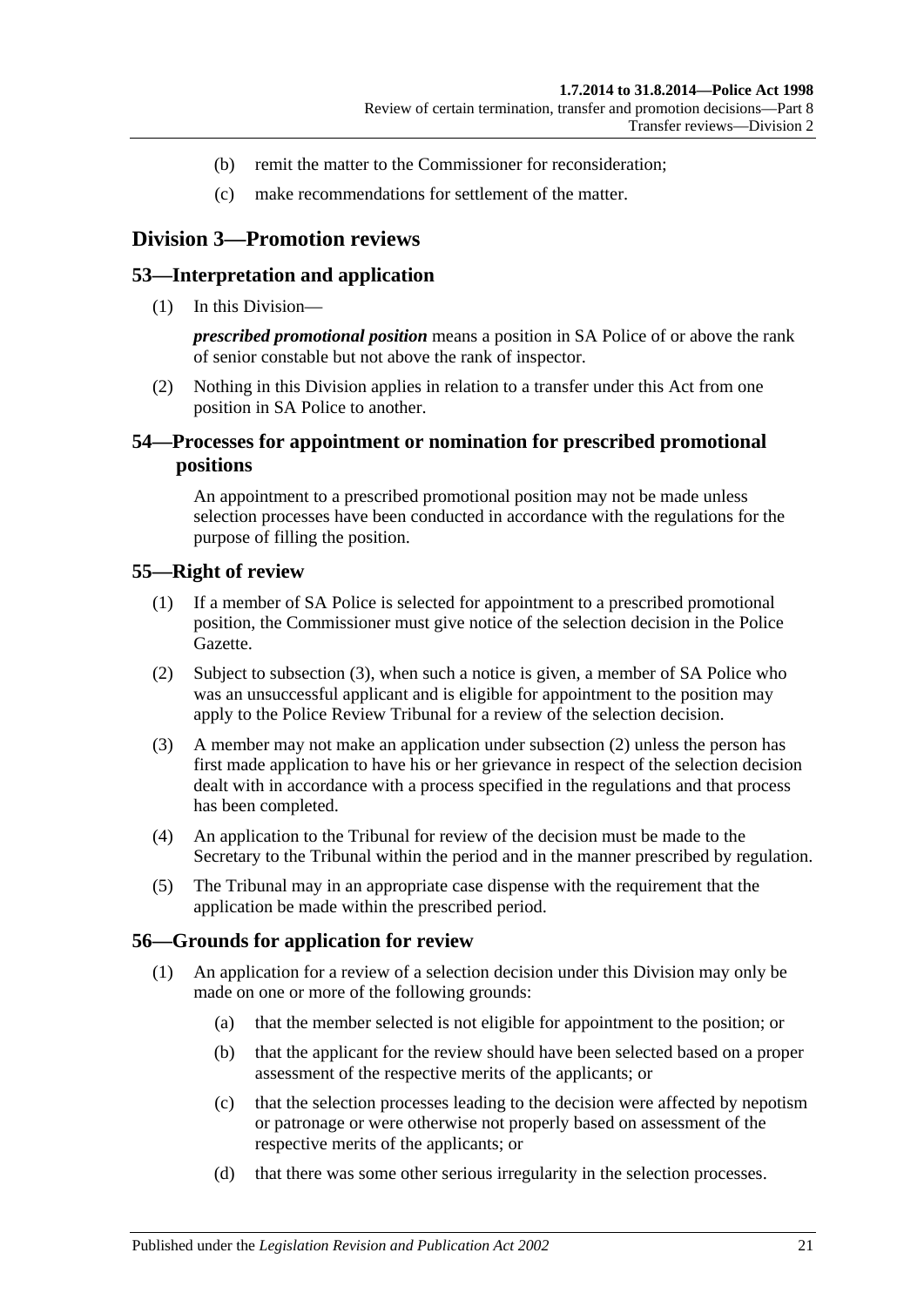- (2) In proceedings on an application for a review of a selection decision under this Division—
	- (a) no evidence may be given or submissions made as to the qualifications or merits of an applicant for the position other than by a party to the proceedings or representative of a party to the proceedings; and
	- (b) no documentary material may be produced as evidence of the qualifications or merits of an applicant for the position other than material that was made available to the panel of persons who made the selection decision.

# <span id="page-21-0"></span>**57—Determination of application**

- (1) On an application for a review of a selection decision under this Division, the Police Review Tribunal may do one or more of the following:
	- (a) confirm the decision;
	- (b) quash the decision;
	- (c) order that the applicant for the review be appointed to the position;
	- (d) order that the selection processes be recommenced from the beginning or some other later stage specified by the Tribunal.
- (2) The Tribunal must hear and determine an application for a review of a selection decision under this Division within the period prescribed by regulation.

# <span id="page-21-1"></span>**58—Determination of question of eligibility for appointment**

For the purposes of this Division—

- (a) a person is not eligible for appointment to a prescribed promotional position if the person does not have qualifications determined by the Commissioner to be essential in respect of the position; and
- (b) a determination by the Commissioner that specific qualifications, experience or other attributes are essential or desirable for appointment to a prescribed promotional position is binding on the Police Review Tribunal.

# <span id="page-21-2"></span>**Part 9—Special constables**

# <span id="page-21-3"></span>**59—Appointment of special constables**

The Commissioner may, by instrument in writing, appoint a person to be a special constable either for the whole State or for a part of the State specified in the instrument of appointment.

# <span id="page-21-4"></span>**60—Oath or affirmation by special constables**

A person's appointment as a special constable is rendered void if he or she does not on appointment make an oath or affirmation in the form prescribed by regulation.

# <span id="page-21-5"></span>**61—Duties and powers of special constables**

- (1) A special constable—
	- (a) has any duties imposed by the Commissioner; and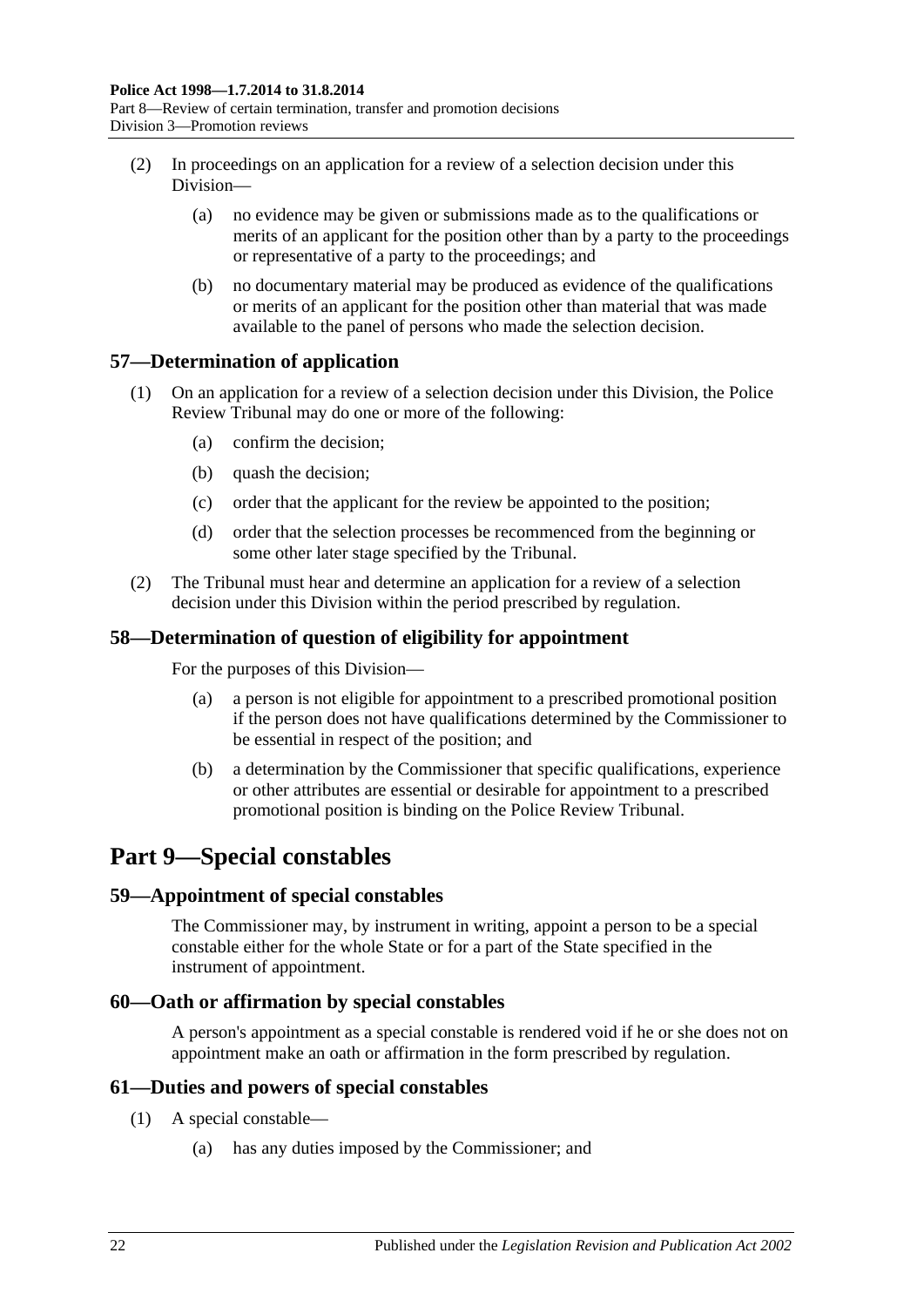- (b) has, while holding appointment as a special constable, the same powers, responsibilities and immunities as a member of SA Police subject to any limitation imposed by the Commissioner.
- (2) The Commissioner—
	- (a) may impose a limitation on the powers, responsibilities or immunities of a special constable by—
		- (i) the instrument of appointment of the special constable; or
		- (ii) by notice in writing to the special constable; and
	- (b) may vary or revoke such a limitation by notice in writing to the special constable.

#### <span id="page-22-0"></span>**62—Suspension or termination of appointment of special constables**

The Commissioner may, at the Commissioner's discretion, suspend or terminate the appointment of a special constable.

#### <span id="page-22-1"></span>**63—Allowances and equipment for special constables**

The Commissioner may—

- (a) pay such reasonable remuneration and allowances as the Commissioner thinks proper to a special constable or person who has been a special constable; and
- (b) provide such clothing, arms, and equipment for a special constable as the Commissioner thinks necessary.

# <span id="page-22-2"></span>**Part 10—Miscellaneous**

#### <span id="page-22-3"></span>**64—Appointment and promotion procedures**

Members of SA Police, police cadets and police medical officers must be appointed and promoted in accordance with the procedures prescribed by the regulations.

#### <span id="page-22-5"></span><span id="page-22-4"></span>**65—Protection from liability for members of SA Police**

- (1) A member of SA Police does not incur any civil or criminal liability for an honest act or omission in the exercise or discharge, or the purported exercise or discharge, of a power, function or duty conferred or imposed by or under this Act or any other Act or law.
- (2) A liability that would, but for [subsection](#page-22-5) (1), lie against a member of SA Police lies instead against the Crown.
- (3) A person (the *injured person*) who suffers injury, loss or damage as a result of the act or omission of a member of SA Police may not sue the member personally unless—
	- (a) it is clear from the circumstances of the case that the immunity conferred by [subsection](#page-22-5) (1) does not extend to the case; or
	- (b) the injured person brings an action in the first instance against the Crown but the Crown then disputes, in a defence filed to the action, that it is liable for the act or omission of the member.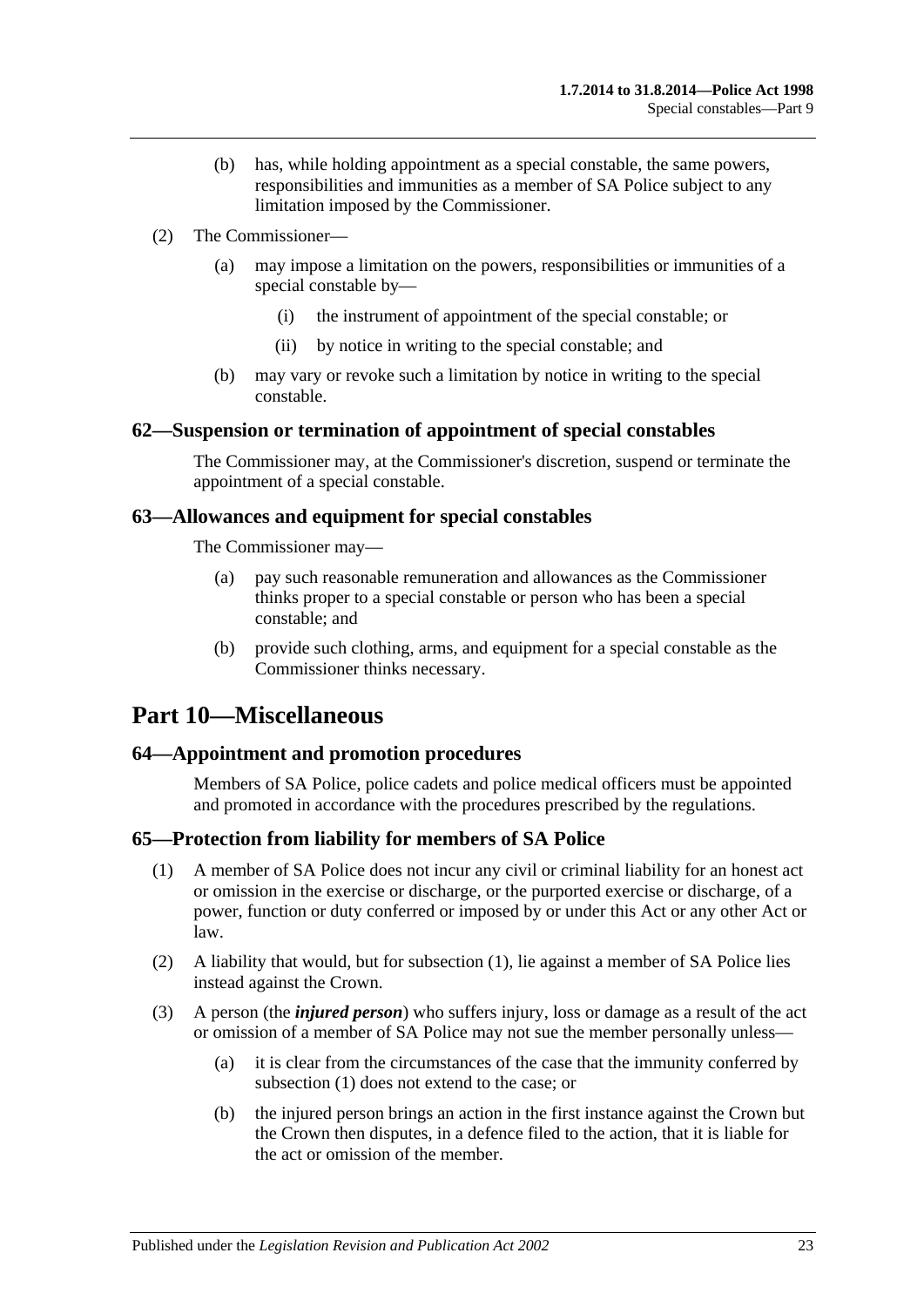- (4) Where a question arises as to whether the immunity conferred by [subsection](#page-22-5) (1) extends to the case and the member of SA Police claims to come within the immunity so conferred, the burden of proving that the act or omission was dishonest lies on the party seeking to establish the personal liability of the member.
- (5) If a member of SA Police is sued personally for an act or omission in the exercise or discharge, or purported exercise or discharge, of a power, function or duty conferred or imposed by or under this Act or any other Act or law—
	- (a) unless the Crown is alleging that the member is personally liable for the act or omission—the Crown must represent the member; or
	- (b) if the Crown does not represent the member and the member is found by the court not to have acted dishonestly—the Crown must indemnify the member for legal costs properly incurred by the member (but not exceeding 80% of the Supreme Court scale of costs applying at the time the case is determined).

# <span id="page-23-0"></span>**66—Members subject to duty in or outside State**

- (1) A member of SA Police is, if so ordered by the Commissioner or by another member with requisite authority, liable to perform police duties in any place within or outside the State.
- (2) A member of SA Police, while performing duties outside the State, is required to obey orders of other members of SA Police and is liable for breaches of the Code in the same way as if he or she were performing duties within the State.

#### <span id="page-23-1"></span>**67—Divestment or suspension of powers**

- (1) If a person ceases for any reason to be a member of SA Police, all powers and authorities vested in the person by or under this or another Act or any law as a member of SA Police or constable are divested from the person.
- (2) If a person's appointment as a member of SA Police is suspended, all powers and authorities vested in the person by or under this or another Act or any law as a member of SA Police or constable are suspended for the period of the suspension.
- (3) Unless the Commissioner otherwise authorises by instrument in writing, if a person who is a member of SA Police or a special constable is seconded to a position outside SA Police, all powers and authorities vested in the person by or under this or another Act or any law as a member of SA Police or constable are suspended for the period of secondment.

#### <span id="page-23-2"></span>**68—Duty to deliver up equipment etc**

(1) If a person's appointment is terminated or suspended under this Act, the person must immediately deliver up to the Commissioner, or to a person appointed by the Commissioner to receive property under this section, all property that belongs to the Crown and was supplied to the person for official purposes.

Maximum penalty: \$2 500 or six months imprisonment.

(2) A justice may issue a warrant authorising the persons named or indicated in the warrant to search any place and seize any property which has not been delivered up as required by this section.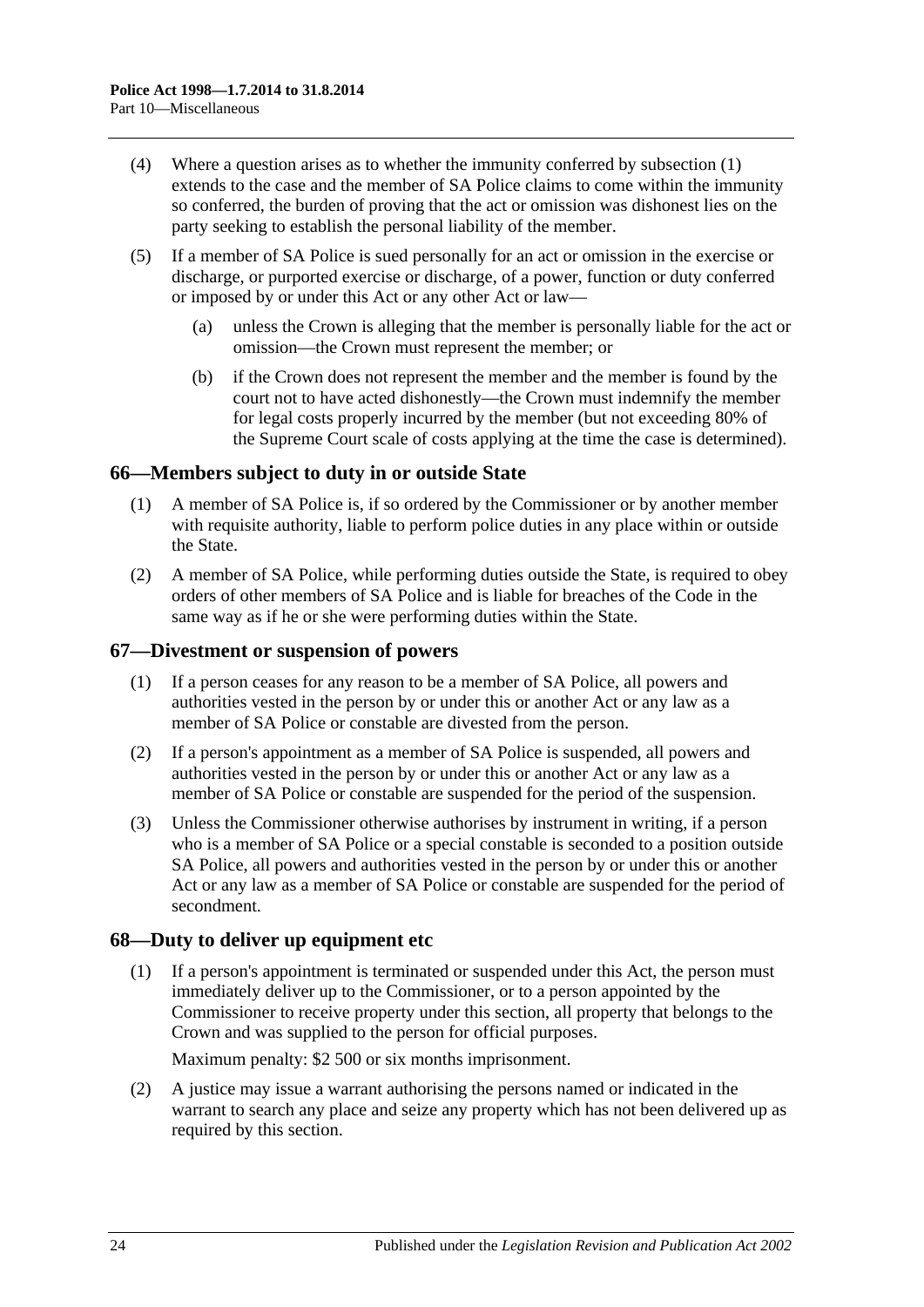### <span id="page-24-3"></span><span id="page-24-0"></span>**69—False statements in applications for appointment**

(1) A person must not make a false statement in connection with an application for appointment under this Act.

Maximum penalty: \$2 500 or six months imprisonment.

- (2) In a prosecution for an offence against [subsection](#page-24-3) (1), it is not necessary for the prosecution to prove that the false statement was made wilfully or negligently, but it is a defence to prove that the defendant believed on reasonable grounds that the statement was true.
- (3) If a person who has contravened [subsection](#page-24-3) (1) is appointed to SA Police or as a police cadet, the contravention will be taken to constitute a breach of the Code and may be dealt with as such—
	- (a) despite the fact that the person was not a member of SA Police or a police cadet at the time of the contravention; and
	- (b) whether or not the person is prosecuted for an offence against [subsection](#page-24-3) (1).

#### <span id="page-24-4"></span><span id="page-24-1"></span>**70—Suspension or revocation of suspension under Act or regulations**

- (1) A power of the Commissioner under this Act or the regulations to suspend a person's appointment, or to order such a suspension, includes power to determine, subject to the regulations, that the period of suspension will—
	- (a) be without any remuneration and accrual of any rights; and
	- (b) not count as service.
- (2) Despite [subsection](#page-24-4) (1), remuneration may not be withheld under that subsection for more than three months.
- (3) The Commissioner may at any time revoke the suspension under this Act or the regulations of a person's appointment.
- <span id="page-24-6"></span>(4) Subject to [subsection](#page-24-5) (5), if, during a period of suspension under this Act or the regulations, the person resigns or retires or his or her appointment is terminated under [Part](#page-12-6) 6—
	- (a) the person will not be entitled to any remuneration or accrual of any rights in respect of the period of suspension (and any remuneration paid to him or her in respect of the period will be recoverable); and
	- (b) the period of the suspension will not count as service.
- <span id="page-24-5"></span>(5) The Commissioner may, if the Commissioner considers it appropriate to do so in circumstances referred to in [subsection](#page-24-6) (4) or otherwise, order—
	- (a) that a person is entitled to all or part of any remuneration or accrual of rights withheld in consequence of a suspension; and
	- (b) that all or part of the period of the suspension will count as service.

### <span id="page-24-2"></span>**71—Evidence of appointment**

(1) Common reputation that a person is a member of SA Police, or holds a particular position or rank in SA Police, is proof of that matter in the absence of evidence to the contrary.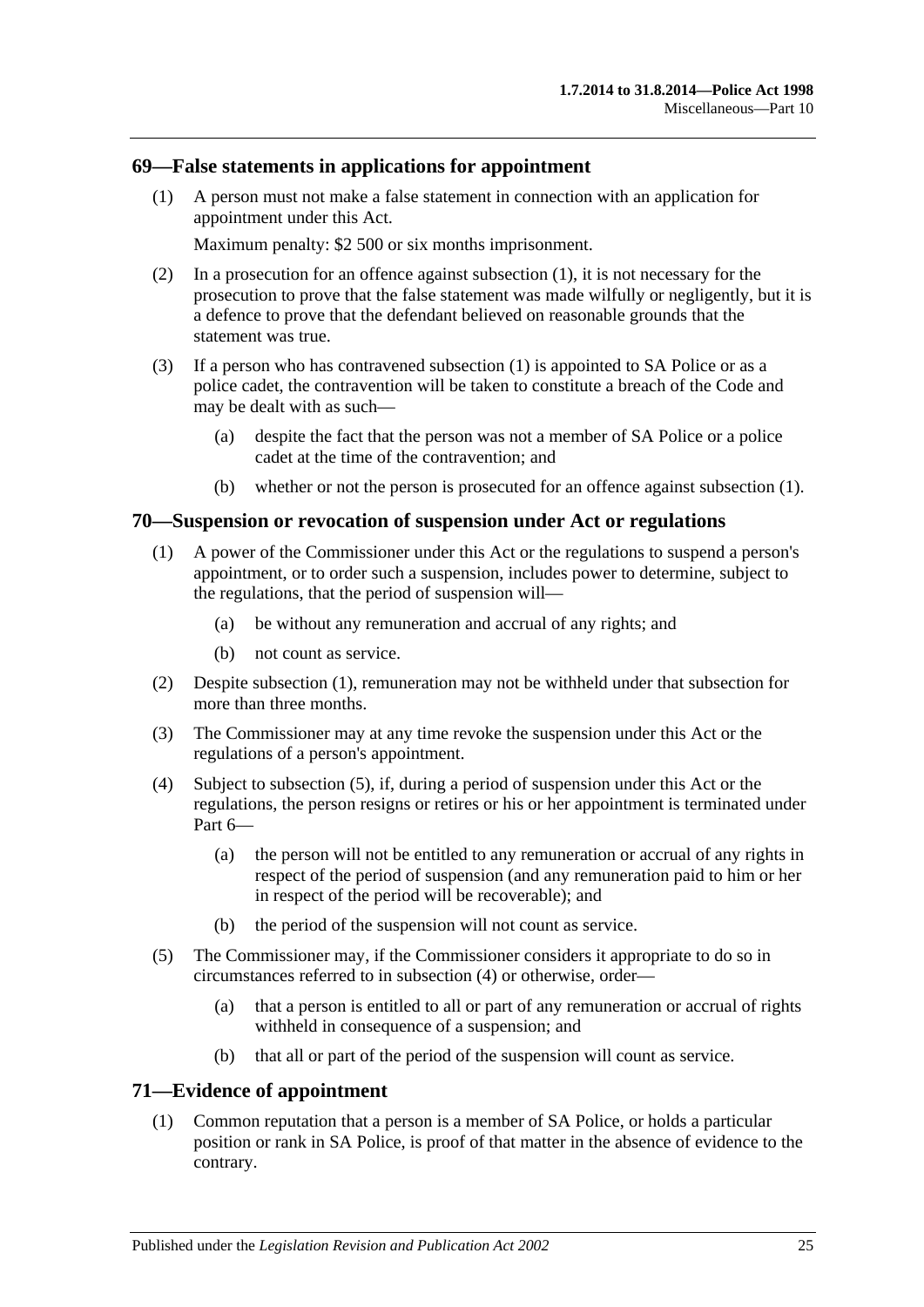(2) An apparently genuine document purporting to be signed by the Commissioner certifying that a specified person was at a specified time a member of SA Police, or the holder of a specified position or rank in SA Police, will be accepted as proof, in the absence of proof to the contrary, of the matter so certified.

### <span id="page-25-0"></span>**72—Execution of process**

- (1) A member of SA Police must execute every process directed to the member for levying the amount of—
	- (a) any recognisance forfeited to the Crown;
	- (b) any fine lawfully imposed on a person.
- (2) Any process, order, warrant or command of a court or justice directed, delivered or given to a member of SA Police may be executed and enforced by another member of SA Police or the member's assistants.
- (3) The other member or assistant has all the rights, powers and authorities for and in the execution of that process, order, warrant or command as if named in the warrant as the person to whom it is directed.

#### <span id="page-25-1"></span>**73—Allowances**

Members of SA Police and police cadets are entitled to receive allowances in respect of such matters and at such rates as are approved from time to time by the Commissioner.

#### <span id="page-25-2"></span>**74—Impersonating police and unlawful possession of police property**

- (1) A person who, without lawful excuse—
	- (a) wears what is or appears to be a police uniform; or
	- (b) represents himself or herself by word or conduct to be a police officer,

is guilty of an offence.

Maximum penalty: \$2 500 or imprisonment for six months.

(2) A person who, without lawful excuse, has possession of a police uniform or police property is guilty of an offence.

Maximum penalty: \$2 500 or imprisonment for six months.

- (3) This section does not prevent a person engaged in a theatrical performance or social entertainment from wearing what appears to be a police uniform in the course of, and for the purpose of, the performance or entertainment.
- (4) In this section—

*police officer* means a member of SA Police or any other police service or force in Australia or any other country, and includes a police cadet;

*police property* means property supplied, or to be supplied, to a police officer for official purposes;

*police uniform* means all or part of the uniform of a police officer.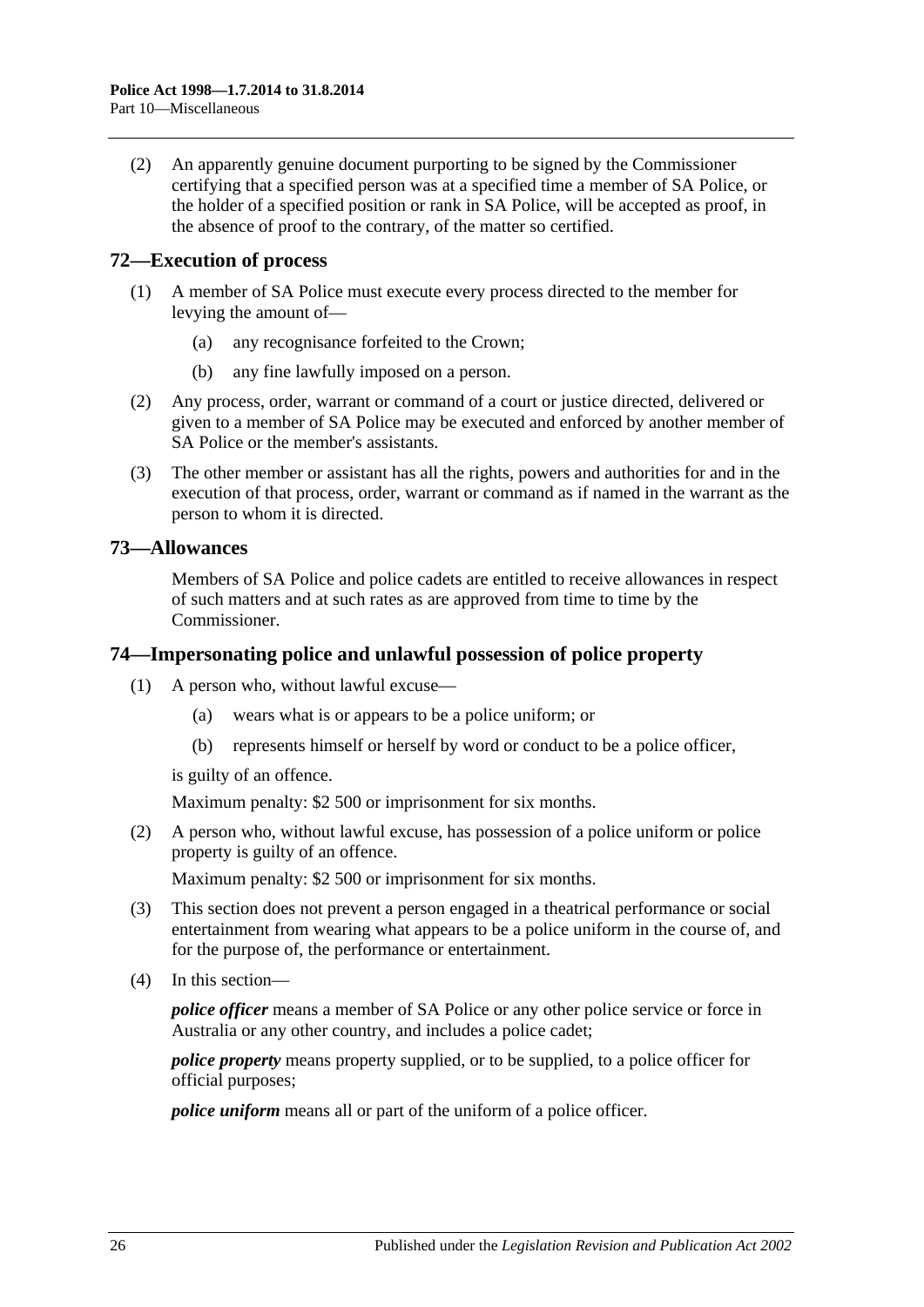### <span id="page-26-2"></span><span id="page-26-0"></span>**74A—Special provisions relating to criminal intelligence**

- (1) The Commissioner must establish guidelines in relation to the assessment of information that is being considered for classification as criminal intelligence and the management of criminal intelligence.
- <span id="page-26-1"></span>(2) The Commissioner must ensure that records are kept in relation to the use of criminal intelligence.
- (3) The Commissioner must ensure that records referred to in [subsection](#page-26-1) (2) would enable the following information to be determined for each period in relation to which a review is conducted under this section:
	- (a) the number of matters in relation to which criminal intelligence was used during the period;
	- (b) the number of individual pieces of criminal intelligence used in relation to each such matter;
	- (c) the relevant statutory provision for each such matter.
- (4) The Attorney-General must, before 1 July in each year (other than the calendar year in which this section comes into operation), appoint a retired judicial officer to conduct a review on—
	- (a) the effectiveness of the guidelines established under [subsection](#page-26-2) (1); and
	- (b) the use of criminal intelligence,

during the period of 12 months preceding that 1 July.

- (5) The Commissioner must ensure that a person appointed to conduct a review is provided with such information as he or she may require for the purpose of conducting the review.
- (6) A person conducting a review has, in so doing, the powers of a commission of inquiry under the *[Royal Commissions Act](http://www.legislation.sa.gov.au/index.aspx?action=legref&type=act&legtitle=Royal%20Commissions%20Act%201917) 1917* (and any obligations under an Act to maintain the confidentiality of information do not apply with respect to the provision of such information to the person conducting the review).
- (7) A person conducting a review must maintain the confidentiality of criminal intelligence provided to the person.
- (8) A report on a review must be presented to the Attorney-General on or before 30 September in each year.
- (9) The Attorney-General must, within 12 sitting days after receipt of a report under this section, cause copies of the report to be laid before each House of Parliament.
- (10) In this section—

*criminal intelligence* means information classified by the Commissioner, in accordance with the provisions of any other Act, as criminal intelligence;

*judicial officer* means a person appointed as a judge of the Supreme Court or the District Court or a person appointed as judge of another State or Territory or of the Commonwealth.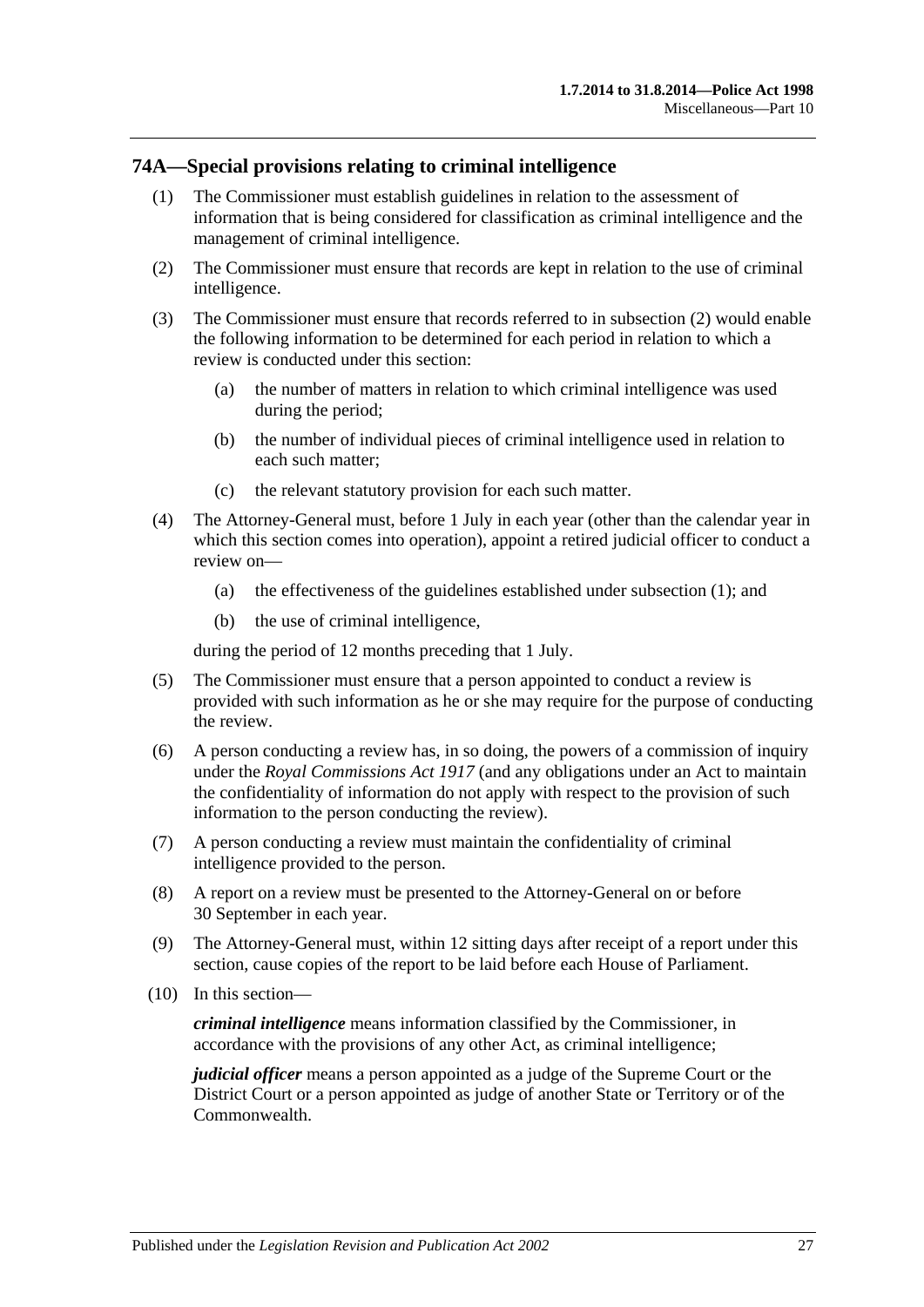# <span id="page-27-0"></span>**75—Annual reports by Commissioner**

- (1) The Commissioner must, on or before 30 September in each year, deliver to the Minister a report on SA Police and its operations during the period of 12 months that ended on the preceding 30 June.
- (2) The Commissioner must include in the report any information required under the regulations or by the Minister.
- (3) The Minister must cause a copy of the report to be laid before each House of Parliament within 12 sitting days after his or her receipt of the report.

### <span id="page-27-1"></span>**76—Regulations**

- (1) The Governor may make such regulations as are contemplated by this Act, or as are necessary or expedient for the purposes of this Act.
- (2) A regulation—
	- (a) may be of general or limited application and may vary in operation according to factors stated in the regulation; and
	- (b) may leave a matter or thing to be determined, dispensed with, regulated or prohibited according to the discretion of the Minister or the Commissioner, either generally or in a particular case or class of cases; and
	- (ba) may fix fees and provide for the payment, recovery, refund, waiver or reduction of such fees; and
	- (c) may impose a penalty not exceeding \$1 250 for contravention of, or non-compliance with, the regulation.

# <span id="page-27-2"></span>**Schedule 1—Police Review Tribunal**

# <span id="page-27-3"></span>**1—Constitution of Tribunal**

- (1) The Police Review Tribunal is established.
- (2) The Chief Magistrate of the Magistrates Court will, on the commencement of any proceedings under [Divisions 1](#page-18-2) or [2](#page-19-3) of [Part 8,](#page-18-1) select a Magistrate to constitute the Tribunal for the purpose of those proceedings.
- (3) The Tribunal will, for the purposes of proceedings under [Division 3](#page-20-0) of [Part 8,](#page-18-1) consist of a person appointed by the Minister under [subclause](#page-27-4) (4) or, if that person is unable to act, a person appointed as a deputy under [subclause](#page-27-5) (5).
- <span id="page-27-4"></span>(4) The Minister may appoint a person to the Tribunal for a term of three years and on conditions determined by the Minister.
- <span id="page-27-5"></span>(5) The Minister may appoint a deputy of a person appointed to the Tribunal under [subclause](#page-27-4) (4).
- (6) The appointment of a deputy will be for a term of three years and on conditions determined by the Minister.
- (7) A person appointed under [subclause](#page-27-4) (4) or [\(5\)—](#page-27-5)
	- (a) will be eligible for reappointment at the end of a term of office;
	- (b) may resign by written notice addressed to the Minister;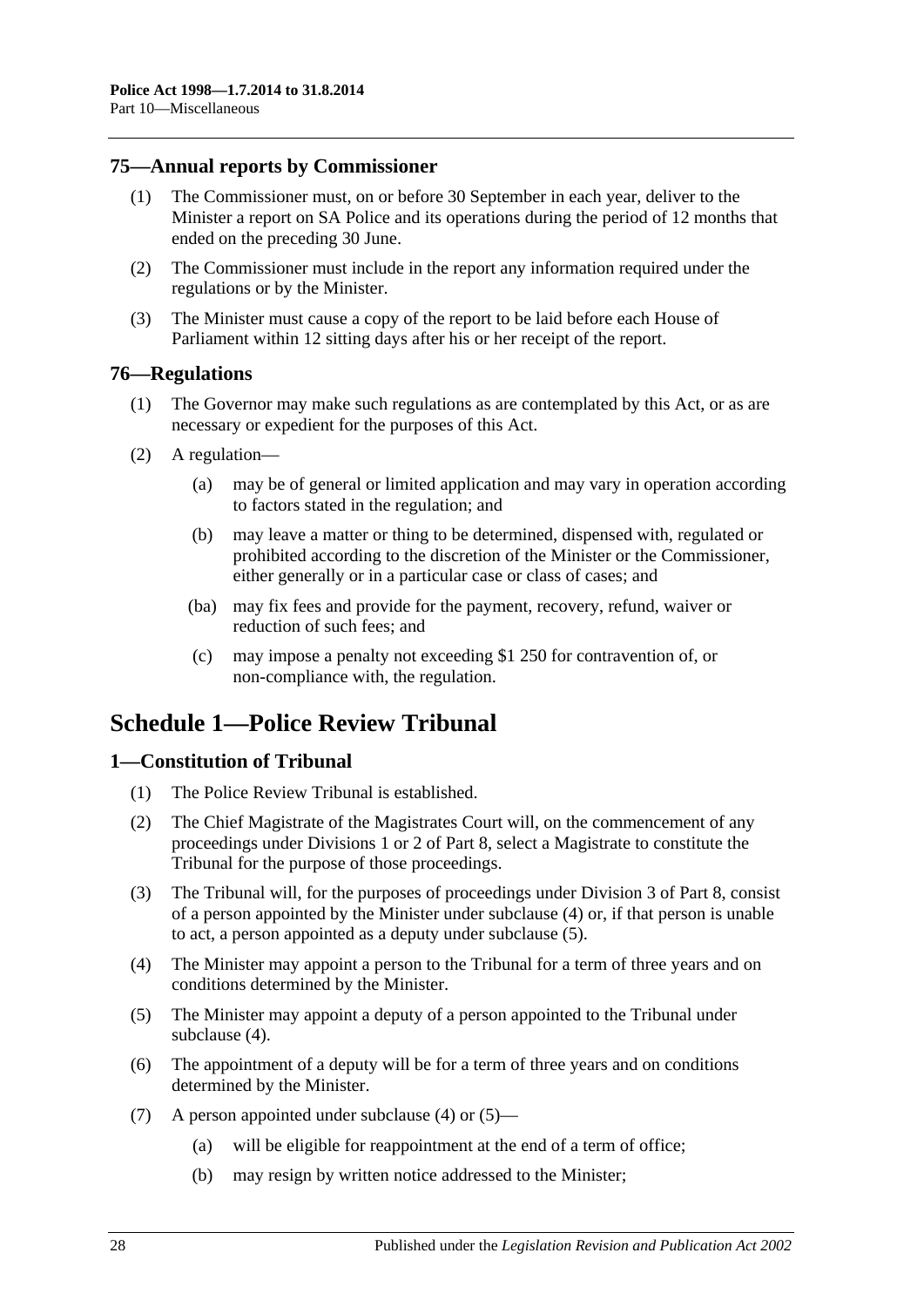(c) may be removed from office by the Minister on the ground of misconduct, neglect of duty, incompetence, or physical or mental incapacity to carry out official duties.

# <span id="page-28-0"></span>**2—Secretary to Tribunal**

The Minister will appoint a Secretary to the Tribunal.

# <span id="page-28-4"></span><span id="page-28-1"></span>**3—Proceedings before Tribunal**

- (1) The Tribunal must in relation to any proceedings before the Tribunal give the Commissioner and the applicant (the *parties* to the proceedings) reasonable notice of the time and place at which the proceedings are to be heard and must afford them a reasonable opportunity to call or give evidence, to examine or cross-examine witnesses and to make submissions to the Tribunal.
- (2) Subject to [subclause](#page-28-3) (3), a party to proceedings before the Tribunal is entitled to appear personally, or by representative, in the proceedings.
- <span id="page-28-3"></span>(3) A party is not entitled to be represented by a legal practitioner in proceedings under [Division 3](#page-20-0) of [Part 8.](#page-18-1)
- (4) If a party to whom notice has been given under [subclause](#page-28-4) (1) does not attend at the time and place fixed by the notice, the Tribunal may proceed in the absence of the party.
- (5) In its proceedings under this Act, the Tribunal—
	- (a) will act according to equity, good conscience and the substantial merits of the case without regard to technicalities and legal forms; and
	- (b) is not bound by any rules of evidence, but may inform itself on any matter in such manner as it thinks fit.
- (6) The Tribunal must keep a record of any evidence taken during proceedings.
- (7) The Tribunal may decline to hear or determine proceedings that appear to be trivial, frivolous or vexatious.

# <span id="page-28-2"></span>**4—Powers of Tribunal**

- (1) The Tribunal may, for the purposes of its proceedings—
	- (a) by summons signed by the Tribunal or the Secretary to the Tribunal, require the attendance before the Tribunal of any person; and
	- (b) by summons signed by the Tribunal or the Secretary to the Tribunal, require the production of any document, object or material; and
	- (c) require a person to make an oath or affirmation truly to answer all questions put by the Tribunal or a person appearing before the Tribunal; and
	- (d) require a person appearing before the Tribunal to answer any relevant questions put by the Tribunal or a person appearing before the Tribunal.
- (2) Subject to [subclause](#page-29-3) (3), if a person—
	- (a) who has been served with a summons to attend before the Tribunal fails without reasonable excuse to attend in obedience to the summons; or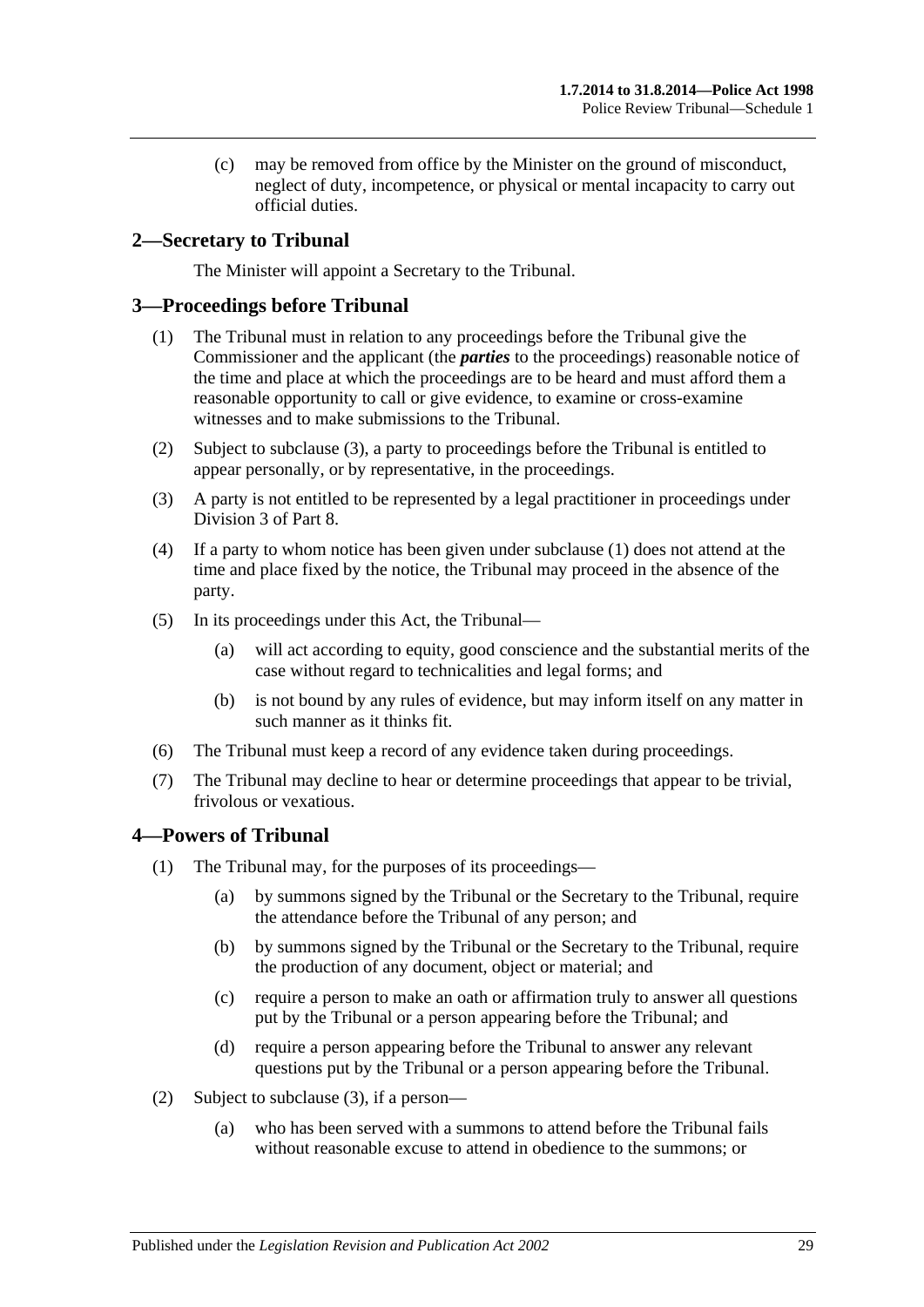- (b) who has been served with a summons to produce any document, object or material fails without reasonable excuse to comply with the summons; or
- (c) misbehaves before the Tribunal, wilfully insults the Tribunal or interrupts the proceedings of the Tribunal; or
- (d) refuses to be sworn or to affirm, or to answer a relevant question, when required to do so by the Tribunal,

the person is guilty of an offence and liable to a penalty not exceeding \$2 500.

<span id="page-29-3"></span>(3) A person is not obliged to answer a question under this clause if the answer to the question would tend to incriminate the person of an offence, or to produce any document, object or material if it or its contents would tend to incriminate the person of an offence.

# <span id="page-29-0"></span>**5—Practice and procedure**

Subject to this Act and the regulations, the practice and procedure of the Tribunal are to be as determined by the Tribunal.

# <span id="page-29-1"></span>**Schedule 2—Transitional provisions**

# <span id="page-29-4"></span><span id="page-29-2"></span>**2—Transitional provisions**

- (1) Subject to this clause, a person holding a position or employed under the repealed Act immediately before the commencement of this Act continues, subject to this Act, in the position or employment as if appointed under the corresponding provision of this Act.
- (2) For the purposes of [subclause](#page-29-4) (1), a police aide is to be taken to continue as a community constable.
- (3) [Sections](#page-7-0) 16, [17](#page-7-1) and [18](#page-8-0) do not apply to the holder of a position of Assistant Commissioner appointed to the position before the commencement of the *[Police](http://www.legislation.sa.gov.au/index.aspx?action=legref&type=act&legtitle=Police%20(Contract%20Appointments)%20Amendment%20Act%201996)  [\(Contract Appointments\) Amendment Act](http://www.legislation.sa.gov.au/index.aspx?action=legref&type=act&legtitle=Police%20(Contract%20Appointments)%20Amendment%20Act%201996) 1996* (19 December 1996) and instead the provisions of this Act relating to conditions of appointment, performance standards and termination of appointment (including [subclause](#page-29-5) (4)) apply to the holder of such a position in the same way as to an officer below the rank of Assistant Commissioner.
- <span id="page-29-5"></span>(4) The provisions of [Part 4](#page-9-0) relating to performance standards apply to an officer below the rank of Assistant Commissioner appointed to his or her position before the commencement of this Act as well as to a person appointed to a position as an officer after that commencement.
- (5) General and special orders given by the Commissioner and in force under the repealed Act immediately before the commencement of this Act continue in force subject to this Act as if given under [Part 2](#page-3-0) of this Act.
- (6) A direction, determination, limitation, delegation or decision of any kind given, imposed or made by the Commissioner and in force under the repealed Act immediately before the commencement of this Act continues in force subject to this Act as if given, imposed or made under the corresponding provision of this Act.
- (7) A reference in another Act or in an instrument (whether of a legislative nature or not) to a police aide is to be read as a reference to a community constable.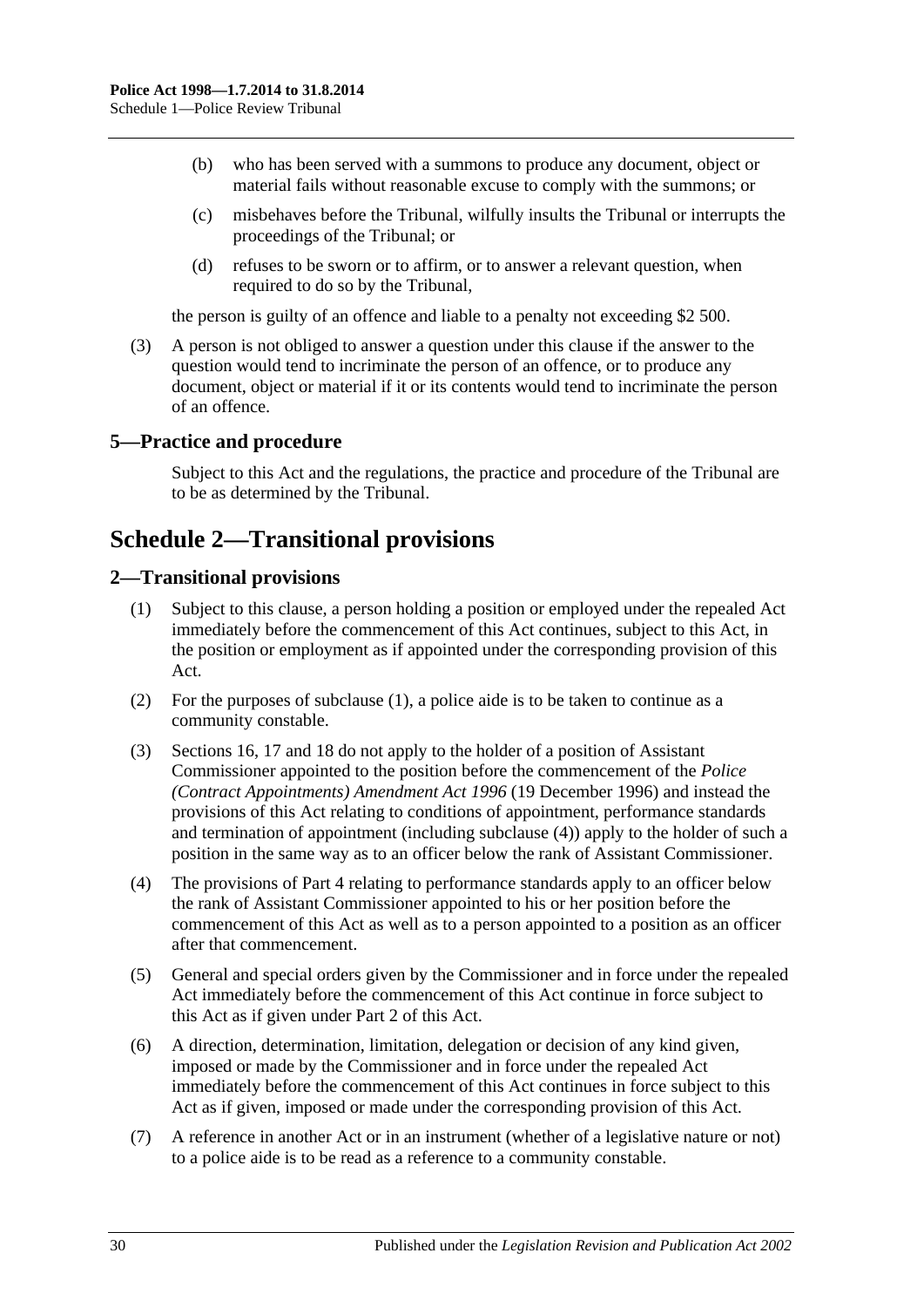- (8) The *[Acts Interpretation Act](http://www.legislation.sa.gov.au/index.aspx?action=legref&type=act&legtitle=Acts%20Interpretation%20Act%201915) 1915* applies, except to the extent of any inconsistency with the provisions of this Schedule, to the repeal effected by this Schedule.
- (9) In this clause—

*repealed Act* means the *[Police Act](http://www.legislation.sa.gov.au/index.aspx?action=legref&type=act&legtitle=Police%20Act%201952) 1952* repealed by this Schedule.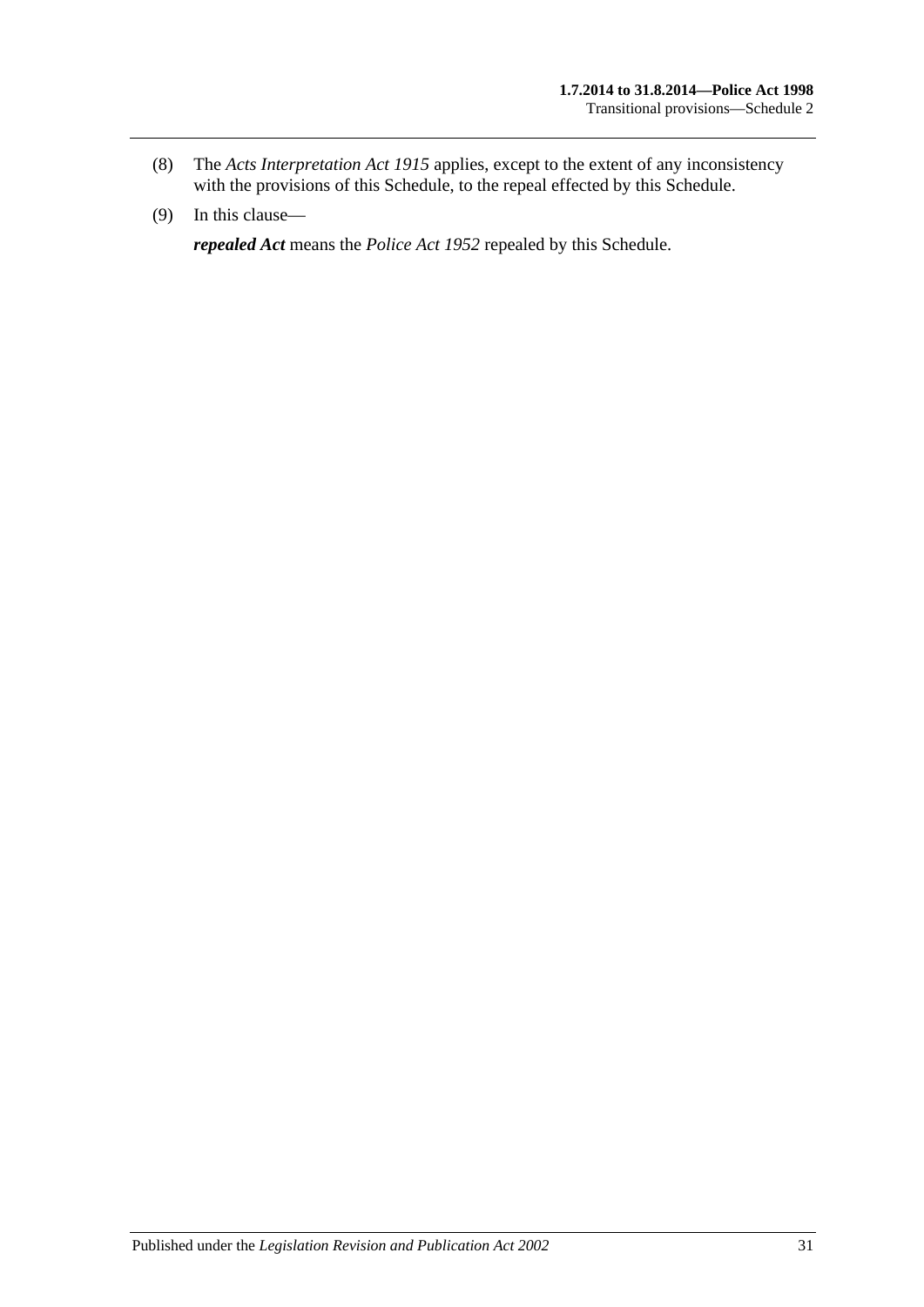# <span id="page-31-0"></span>**Legislative history**

# **Notes**

- Amendments of this version that are uncommenced are not incorporated into the text.
- Please note—References in the legislation to other legislation or instruments or to titles of bodies or offices are not automatically updated as part of the program for the revision and publication of legislation and therefore may be obsolete.
- Earlier versions of this Act (historical versions) are listed at the end of the legislative history.
- For further information relating to the Act and subordinate legislation made under the Act see the Index of South Australian Statutes or www.legislation.sa.gov.au.

# **Legislation repealed by principal Act**

The *Police Act 1998* repealed the following:

*Police Act 1952*

# **Legislation amended by principal Act**

The *Police Act 1998* amended the following:

*Acts Interpretation Act 1915 Police Superannuation Act 1990*

# **Principal Act and amendments**

| New entries appear in bold. |  |  |
|-----------------------------|--|--|
|                             |  |  |

| Year No |                | Title                                                                                 | Assent     | Commencement                                                                         |
|---------|----------------|---------------------------------------------------------------------------------------|------------|--------------------------------------------------------------------------------------|
| 1998 55 |                | Police Act 1998                                                                       | 3.9.1998   | 1.7.1999 (Gazette 30.6.1999 p3310)                                                   |
| 2000    | $\overline{4}$ | District Court (Administrative and<br>Disciplinary Division) Amendment<br>Act 2000    | 20.4.2000  | Sch 1 (cl 31)-1.6.2000 (Gazette<br>18.5.2000 p2554)                                  |
| 2004 51 |                | <b>Statutes Amendment (Miscellaneous</b><br>Superannuation Measures No 2) Act<br>2004 | 16.12.2004 | Pt 3 (s 9)-13.1.2005 (Gazette 13.1.2005<br><i>p</i> <sup>69</sup> )                  |
| 2012 19 |                | <b>Statutes Amendment (Criminal</b><br>Intelligence) Act 2012                         | 24.5.2012  | Pt 6 (s 10)-12.7.2012 (Gazette<br>12.7.2012 p3110)                                   |
| 2012 52 |                | Independent Commissioner Against<br>Corruption Act 2012                               | 6.12.2012  | Sch 3 (cll 60—62)—20.12.2012 (Gazette<br>20.12.2012 p5742)                           |
| 2013    | -27            | Police (GST Exemption) Amendment 27.6.2013<br>Act 2013                                |            | 27.6.2013                                                                            |
| 2013    | 49             | <b>Statutes Amendment (Police)</b><br>Act 2013                                        | 24.10.2013 | Pt 2 (s 15)-1.7.2014; ss 4-14, 16-18<br>& Sch 1-1.9.2014 (Gazette 26.6.2014<br>p3021 |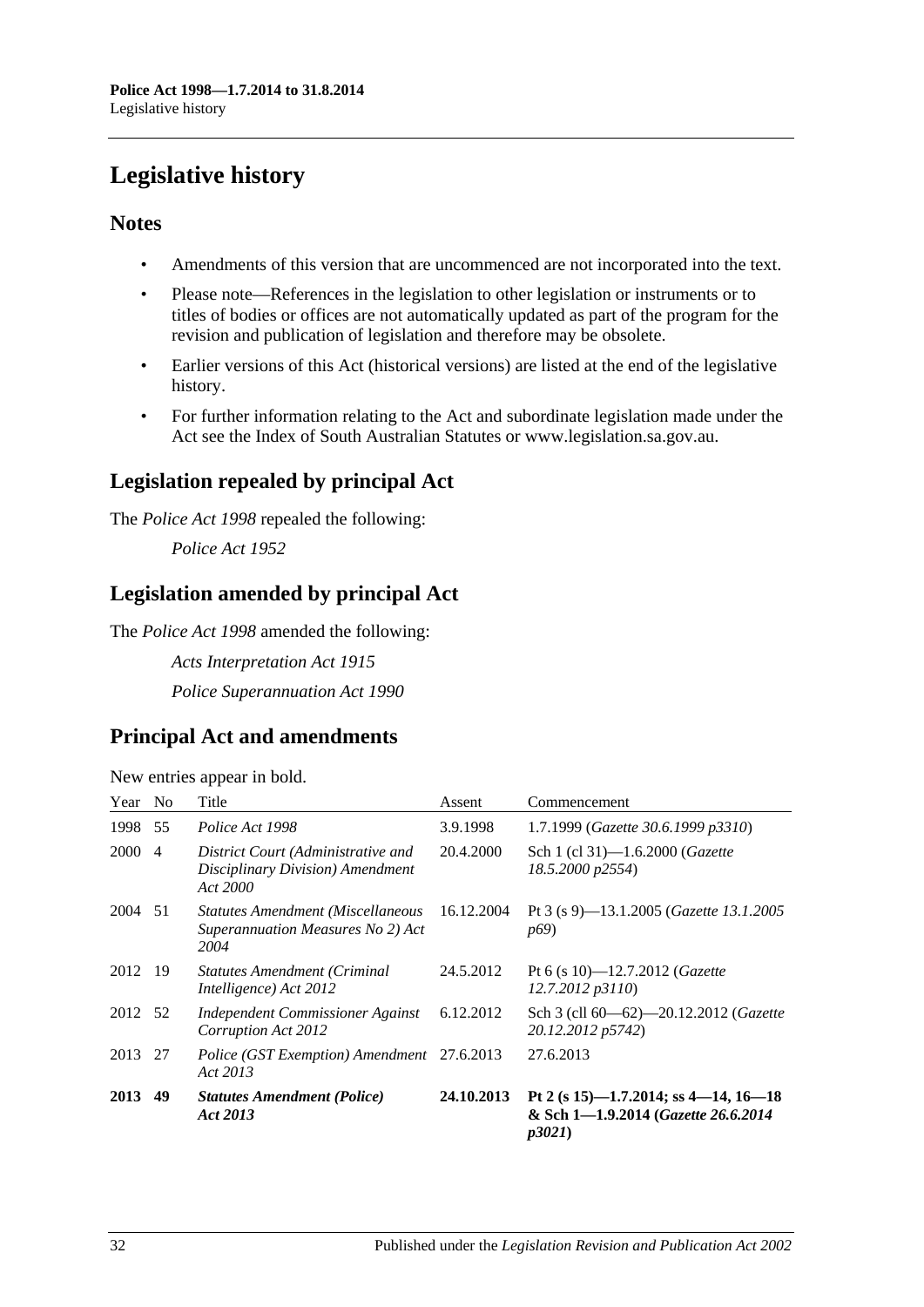# **Provisions amended**

New entries appear in bold.

Entries that relate to provisions that have been deleted appear in italics.

| Provision           | How varied                                                                                              | Commencement              |
|---------------------|---------------------------------------------------------------------------------------------------------|---------------------------|
| Long title          | amended under Legislation Revision and<br><b>Publication Act 2002</b>                                   | 13.1.2005                 |
| Pt1                 |                                                                                                         |                           |
| s2                  | omitted under Legislation Revision and<br><b>Publication Act 2002</b>                                   | 13.1.2005                 |
| s <sub>3</sub>      |                                                                                                         |                           |
|                     | Police Ombudsman Police Complaints Authority amended to read<br>Police Ombudsman by 52/2012 Sch 3 cl 60 | 20.12.2012                |
| Pt 4                |                                                                                                         |                           |
| s 27                |                                                                                                         |                           |
| $s\,27(2)$          | substituted by $49/2013$ s $4(1)$                                                                       | 1.9.2014—not incorporated |
| $s\,27(3)$          | amended by $49/2013$ s $4(2)$                                                                           | 1.9.2014-not incorporated |
| s 27(4)             | deleted by 49/2013 s 4(3)                                                                               | 1.9.2014-not incorporated |
| $s$ 27(7) and (8)   | inserted by $49/2013$ s $4(4)$                                                                          | 1.9.2014-not incorporated |
| Pt 6                |                                                                                                         |                           |
| heading             | amended by 49/2013 s 5                                                                                  | 1.9.2014-not incorporated |
| Pt 6 Div 1          |                                                                                                         |                           |
| heading             | inserted by 49/2013 s 6                                                                                 | 1.9.2014-not incorporated |
| s 37                |                                                                                                         |                           |
| $s \frac{37(2)}{2}$ | amended by 49/2013 s $7(1)$ —(3)                                                                        | 1.9.2014-not incorporated |
| s 38                |                                                                                                         |                           |
| $s \, 38(1a)$       | inserted by 52/2012 Sch 3 cl 61                                                                         | 20.12.2012                |
| $s \ 38(2)$         | amended by 52/2012 Sch 3 cl 60                                                                          | 20.12.2012                |
| $\mathrm{s}$ 40     |                                                                                                         |                           |
| $s\ 40(1)$          | amended by 49/2013 s 8(1)                                                                               | 1.9.2014-not incorporated |
| $s\ 40(2)$          | inserted by $49/2013$ s $8(2)$                                                                          | 1.9.2014-not incorporated |
| Pt 6 Div 2          | inserted by 49/2013 s 9                                                                                 | 1.9.2014-not incorporated |
| Pt 6 Div 3          |                                                                                                         |                           |
| heading             | inserted by $49/2013$ s 10                                                                              | 1.9.2014-not incorporated |
| s 42                |                                                                                                         |                           |
| $s\ 42(1)$          | amended by 49/2013 s 11(1)                                                                              | 1.9.2014-not incorporated |
| $s\ 42(1a)$         | inserted by 49/2013 s 11(2)                                                                             | 1.9.2014-not incorporated |
| $s\ 42(2)$          | amended by 49/2013 s 11(3)                                                                              | 1.9.2014-not incorporated |
| Pt 7                |                                                                                                         |                           |
| s 45                |                                                                                                         |                           |
| $s\,45(2)$          | substituted by 51/2004 s 9                                                                              | 13.1.2005                 |
| Pt 8                |                                                                                                         |                           |
| s 51                |                                                                                                         |                           |
| s 51(2)             | amended by $4/2000$ s $9(1)$ (Sch 1 cl 31(a))                                                           | 1.6.2000                  |